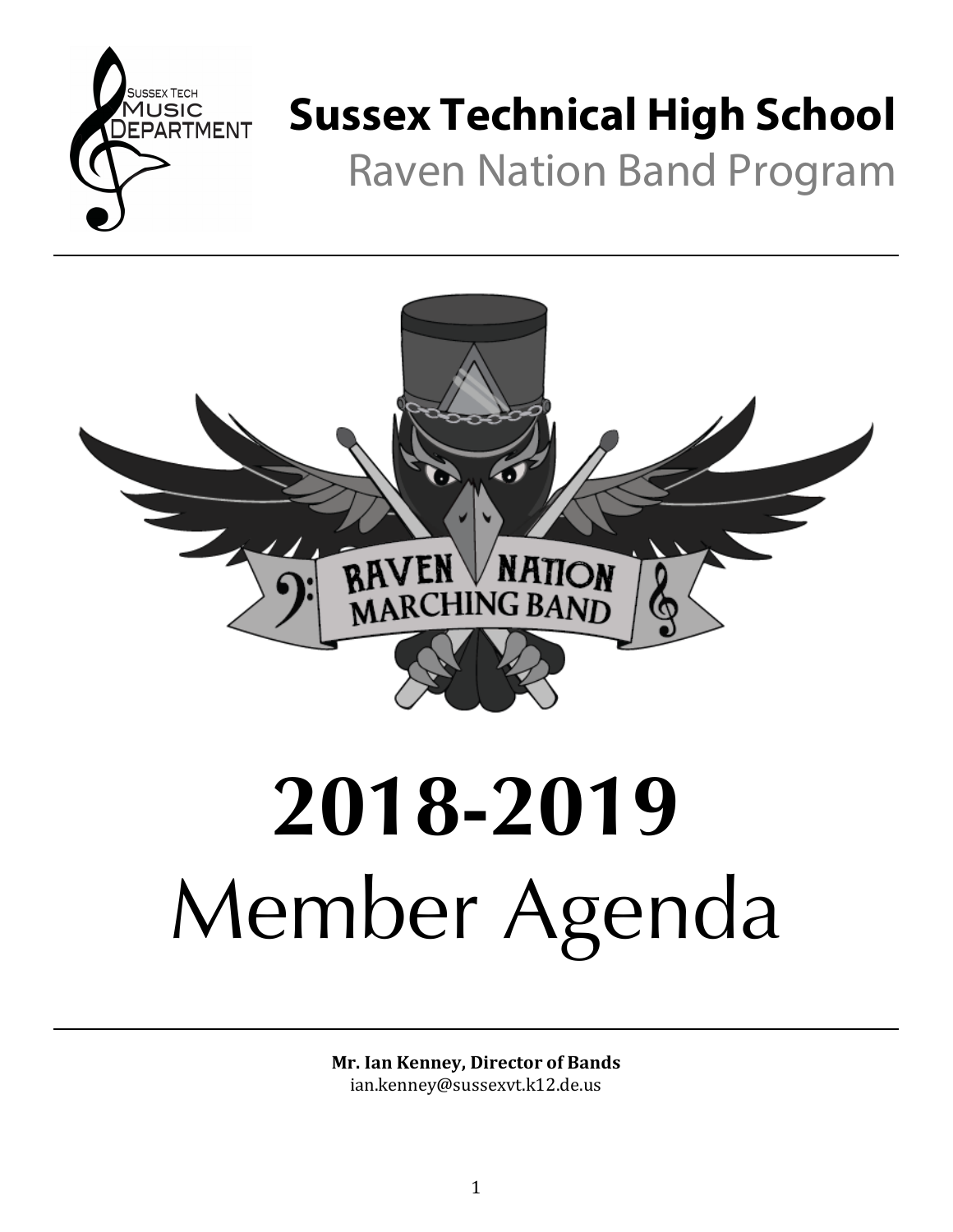# **Table of Contents**

# **2018-2019 Member Introduction**

Welcome to the Raven Nation, and *congratulations* for choosing to make the commitment to joining us.

Our member agenda has been completely rewritten for the 2018-2019 school year. The purpose of this agenda is to give families a "one stop" place for information about our program, since there are *so many* moving parts! If we can all follow this agenda, our band program will be a positive place ready for success, and we can give our complete focus to what is most important - entertaining our audience.

Without *accountability*, success is not possible. While some policies may not be popular decisions, they were created with in the best interest of the program in mind.

This agenda contains all specifications and rules that students and parents will be expected to follow for the 2018-19 school year. It is meant to be a reference for families to alleviate the need to ask questions about program specifics (ex: how to communicate absences, who to write checks to, uniform code, etc.).

#### **There** is a lot of information in this agenda – please take the time to read this very thoroughly.

*High School administration has read and approved this student agenda.*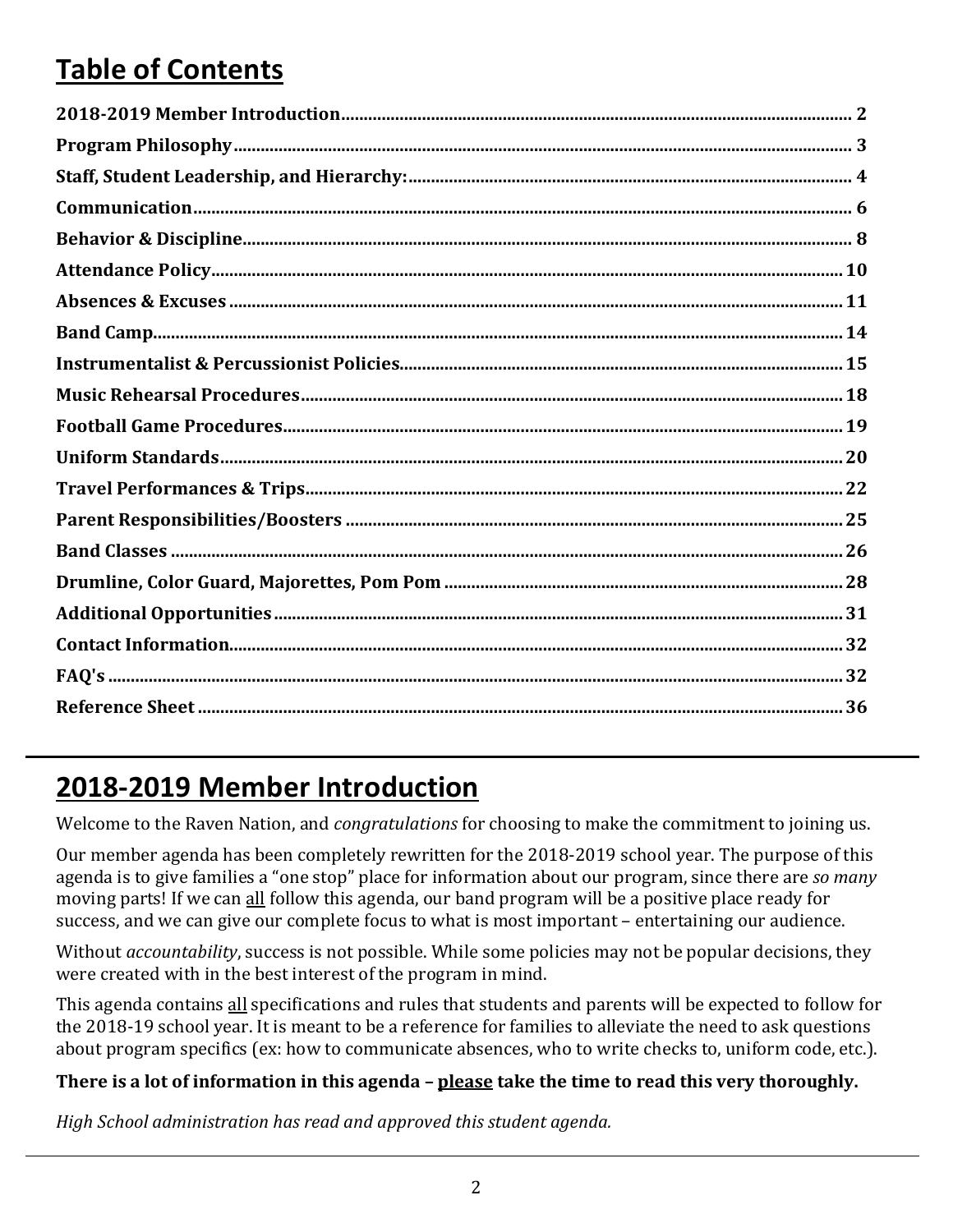# "EXCEPTIONAL BAND = EXCEPTIONAL EXPECTATIONS"

The Sussex Technical High School Raven Nation Band Program is founded on these main ideas:

- 1) Band should be an equally enjoyable and educational experience.
- 2) Band simulates many "real world" experiences. While band is primarily an extra-curricular activity, its members are held to a higher standard of timeliness, preparation, and respectfulness.
- 3) There will be no discrimination based on gender, race, sexual orientation, economic status, or any other demographic. All members are considered equal – band is a place for everybody.
- 4) Proper behavior is expected of all members. Bullying, cyberbullying, use of vulgar language, and disrespect towards others has no place in the Sussex Technical High School Band Program.
- 5) Participation in this band program is a full commitment of time, especially extra-curricular time. By joining, the student commits to the full schedule and will make all efforts necessary to be present when expected to be present.
- 6) The amount of trust extended to the members of the band organization will be equal to the amount the band can trust its members in regard to behavior, attendance, facilities, activities, trips, and other program privileges.

These expectations reflect what is at the "CORE" of every great band:

- **C** Communication
- **O** Organization
- **R** Respect
- **E** Excellence

Ultimately, *every day is an audition* in our program. Every rehearsal, parade, or game is an opportunity for students to prove themselves as a musician, a leader, and a devoted member of the program. Merit always takes precedence over seniority.

**Bottom Line** – students who: meet expectations, respect the staff and their organizational/creative decisions, strive to improve every day, and exhibit a positive attitude will be given leadership and performance opportunities during their time with the program.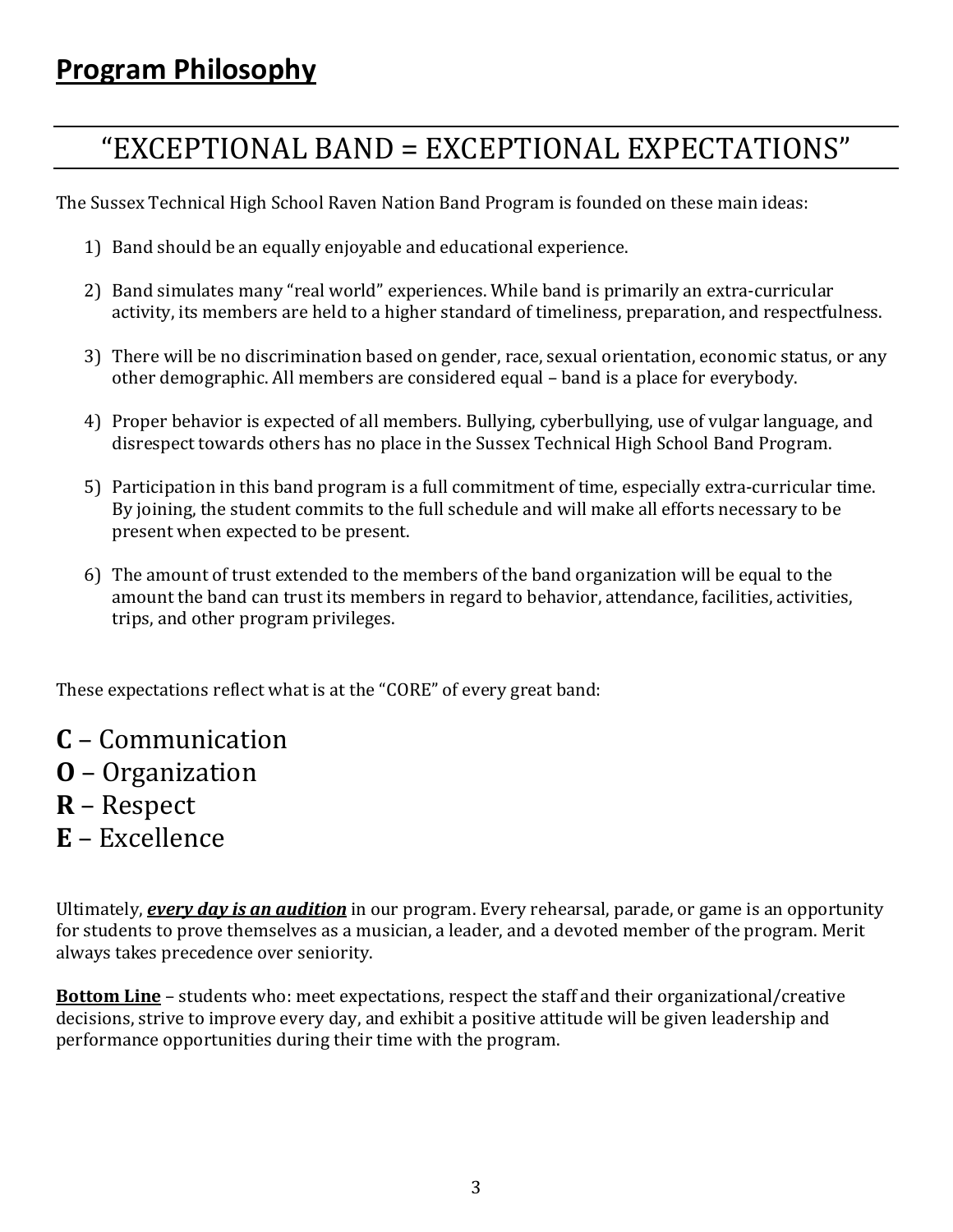# **Staff, Student Leadership, and Hierarchy:**

Members and parents must understand our band program's hierarchy, or "chain of command," in order for our organization to run smoothly. The hierarchy is listed from the top down.

## **Band Director – Mr. Ian Kenney**

Mr. Kenney is the primary decision maker for the band program. Mr. Kenney is responsible for all musical decisions, drill designing, trip planning, budget, class instruction, and grading, Anything that cannot be fully addressed by other staff, boosters, or leaders must go to Mr. Kenney; however, Mr. Kenney must be part of all communications with band program assistants, coaches, or boosters.

## **Program Assistant – Grace Batten**

Grace Batten ("G. Batten") is the program's assistant. Her official role is to assist Mr. Kenney to ensure the program runs smoothly, which includes inventory/maintenance, assisting with finances, paperwork, and communication with parents/students. Ms. Batten may occasionally run rehearsals and handle other situational tasks that arise. When the Band Director cannot be reached, she is the go-to person.

## **Coaches**

The Color Guard Coach, Pom Pom Coach, and Drumline Instructor oversee their components of the band program and make decisions with the approval of the band director. Their students are expected to follow their leadership when in their care.

## **Band Parent Volunteers/Chaperones** *(also see page 21)*

Chaperones are responsible for student safety and security. They have the ability to make organizational decisions or announcements on behalf of staff members. On buses, directions from booster parents are to be followed in the same manner as if it came from a staff member.

## **Student Leadership**

The band staff appoints student leader positions. The term of their positions last for the entire school year, and are effective for both marching band and concert band ensembles.

#### Drum Majors: Jeannie Saintphard & Kiaya James

The drum majors are the highest-ranking student members of our organization, and are held to the most rigorous standards of performance, attendance, and character. The Drum Majors carry out their duties according to the requests of the band director and band staff. The Drum Majors will adhere to the same regulations, performance guidelines and the rehearsal and attendance policies as the rest of the band, and they are held to the highest standards of personal, moral, and social responsibility.

#### Section Leaders/Captains:

The band staff selects student leaders through an evaluation process, which includes a written application and an interview. Section leaders are the highest-ranking members of each section of the band, and are responsible for working with the director, staff, Drum Majors, and other section leaders for the sake of organization and communication. Section leaders are expected to provide a strong positive example through their performance, rehearsal demeanor, and behavior. The section leaders are a direct link to the director and must be shown cooperation when asked to accomplish a goal. Student leaders are to be respected by members of all sections - slander or attitude toward student leaders will not be tolerated and will result in disciplinary action.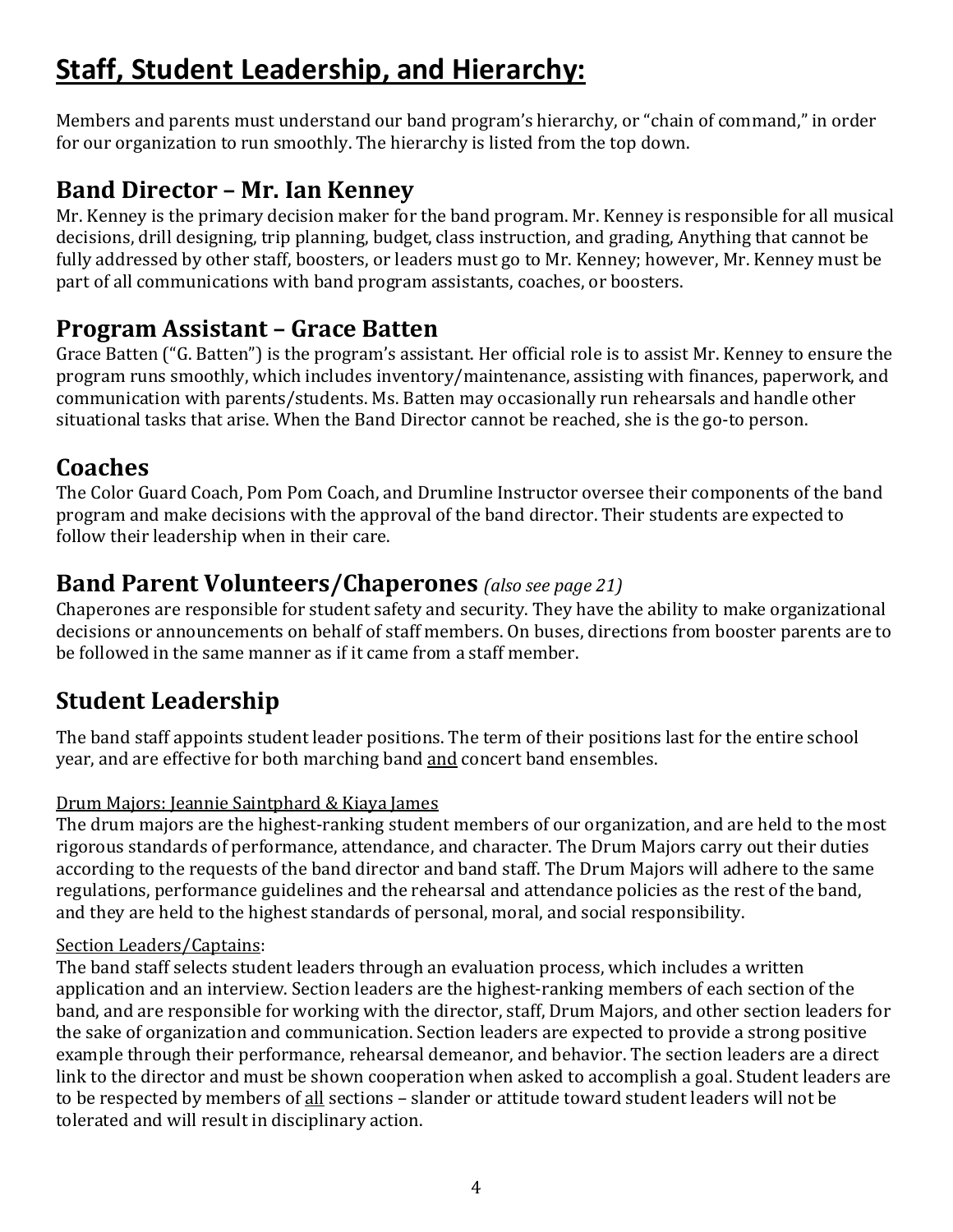#### **Section Leaders**

Instrumentalists

- Flute: Jaina Hershey
- Clarinet 1/Overall: Sarah Cullen
- Clarinet 2 & 3: Amanda Silar
- Saxophones: Jake Hoffpauir
- Mellophone: Mellisande Aristil
- Trumpet 1/Overall: Hannah Scarborough
- Trumpet 2 & 3: Athena Sammons
- Trombone: *TO BE DETERMINED*
- Baritone: Connor Camiolo
- Tuba: Chase Albright
- Bells: Sarah Jones

#### Drumline

- Captain: Ryan Bradley
- Co-Captains: Stephen Hynes/Nick Haney

#### Band Front

- Majorette Captain: Logan Miller
- Pom Pom Captains: TO BE DETERMINED
- Color Guard Captains: TO BE DETERMINED

- **Elected Positions:**
- The **President** is a junior or senior and is the direct liaison from the band to the staff. This person will communicate regularly with the band director, the two drum majors, the section leaders, and the student body of the band to discuss any important band-related matters. The president will also assist the boosters as the main student organizer for activities and fundraisers throughout the school year.
- The **Vice President** is a junior or senior and works alongside the president. They also attend weekly meetings. The Vice President completes any tasks assigned by the president or the Band Director. This person also assists the boosters with planning the band banquet in the spring.
- The **Treasurer** is responsible for assisting the Band Director with funds related to the student account at Sussex Tech. This student representative will sign off on any deposits that go in to the bands student account, such as winnings from parades, donations, t-shirt proceeds, reed money, etc., as well as withdrawals for necessary program purchases from the Student Activity account.
- The **Secretary** will assist in the attendance process during band class, and after school, effective next week. The secretary will also handle other tasks around the band room that can be delegated by the Band Director.
- The **Librarian** is responsible for helping to assist with the full digitization of the concert band, jazz band, and marching band library. They will also be certified to make copies when needed. They will also be responsible for regularly cleaning and maintaining the library area in the band room.
- The **Manager** will work directly with the boosters and will be responsible for overseeing equipment related to rehearsals, performances, and other events. They will be responsible for assuring that equipment reaches the right location, reporting any damage to equipment, and making sure equipment is moved and set up on time. This includes chairs and stands for rehearsal, the podium, water coolers, and loading the truck.

## **Election Process:**

- Elections will take place during the final week of band camp.
- The president and vice president positions are open to juniors and seniors only.
- All other positions are open to sophomores.
- Freshman may not run for a band office position, but they will still be able to vote.
- A person may only run for one position.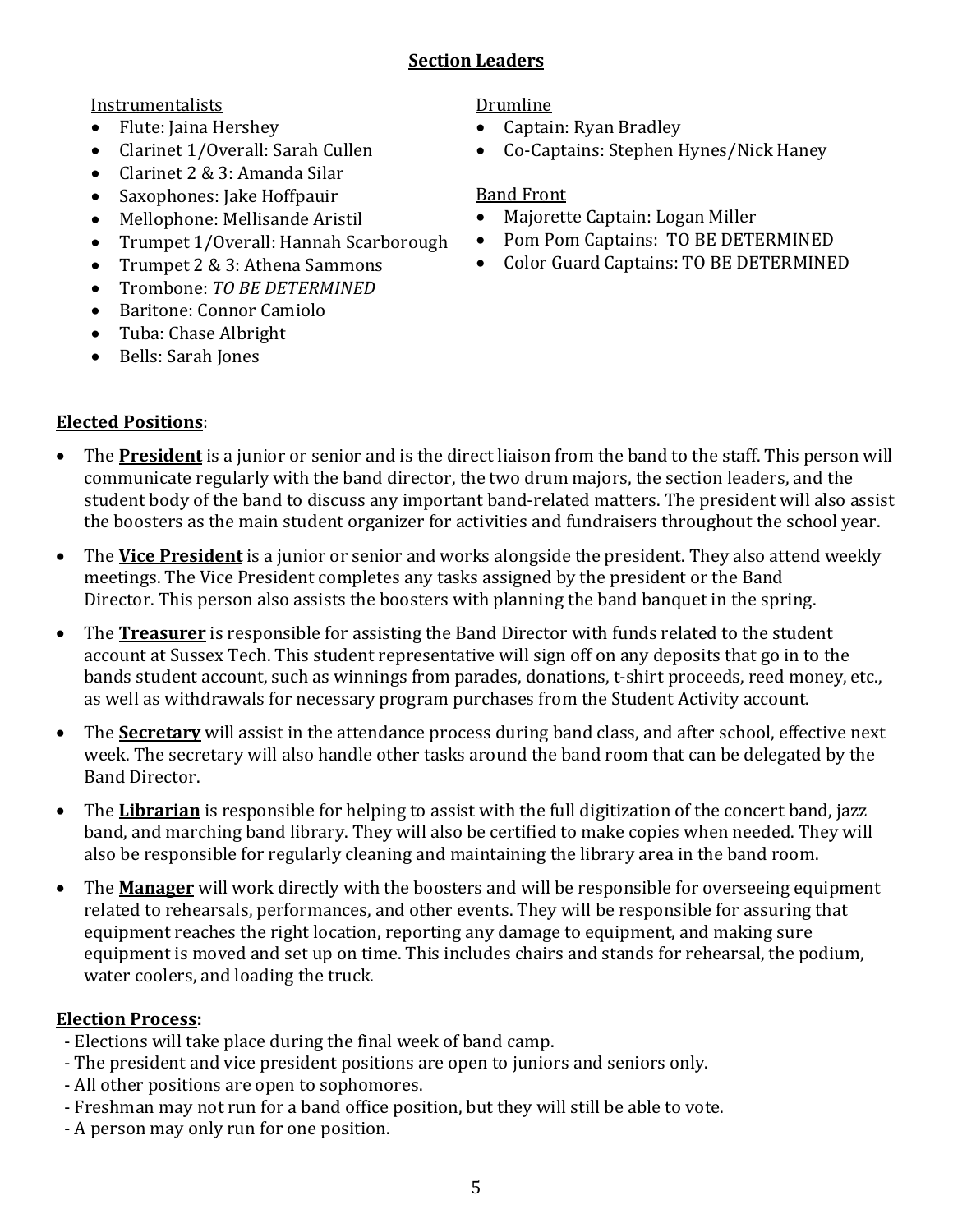# **Communication**

Aside from attendance, communication is the *most important* factor that determines a band program's success before a single note is played, or the first steps are taken on the practice field.

#### **Communication Structure**

Email is our main communication source. It is *VERY* important for every student and parent to have an email account that they check regularly. Emails will usually be sent on Sunday with the schedule for the following two weeks, reminders about upcoming deadlines, information about class activities, and recap/notes on recent rehearsals or performances.

In the event you do not use email, news updates will also be available on the band website's Members Area (**www.sussextechband.com**) and on Charms in the News section.

#### **Emailing Band Staff**

When emailing Mr. Kenney (ian.kenney@sussexvt.k12.de.us) with any band-related questions, comments, or concerns, please be sure to always copy G. Batten (grace.batten@sussexvt.k12.de.us) on the email. Between the two of us, we will be able to respond to questions and handle issues much faster.

#### **Charms**

Charms Office Manager (www.charmsoffice.com) is where we manage the band program's calendar, emergency contact information, uniform inventory, and attendance. We also use Charms to send out email updates using the email addresses on file for students and parents in Charms.

#### Logging in to Charms:

- 1) Visit www.charmsoffice.com or download the "Charms Blue" app.
- 2) Log In Select "Parents/Students/Members"
- 3) School Code: SussexTechnical (all one word, case-sensitive)
- 4) Password information:
	- On your first login enter your student ID. You will then create a password.\*
	- All future logins use your personal password.

#### *\*Password is shared by students and parents.*

In the event you forget your password, email Mr. Kenney and he will reset it. Remember, when you create a new password, it is shared between students and parents. The band staff is not able to look up any passwords in Charms.

Once you have logged in, you may update your personal information (phone, mailing address, email address, shirt size, height, weight, etc.) at any time. You may also add additional emergency contacts and update their information at any time. Charms also allows students to list their personal instrument information (brand, model, and serial number) for safe keeping in the event of loss or theft.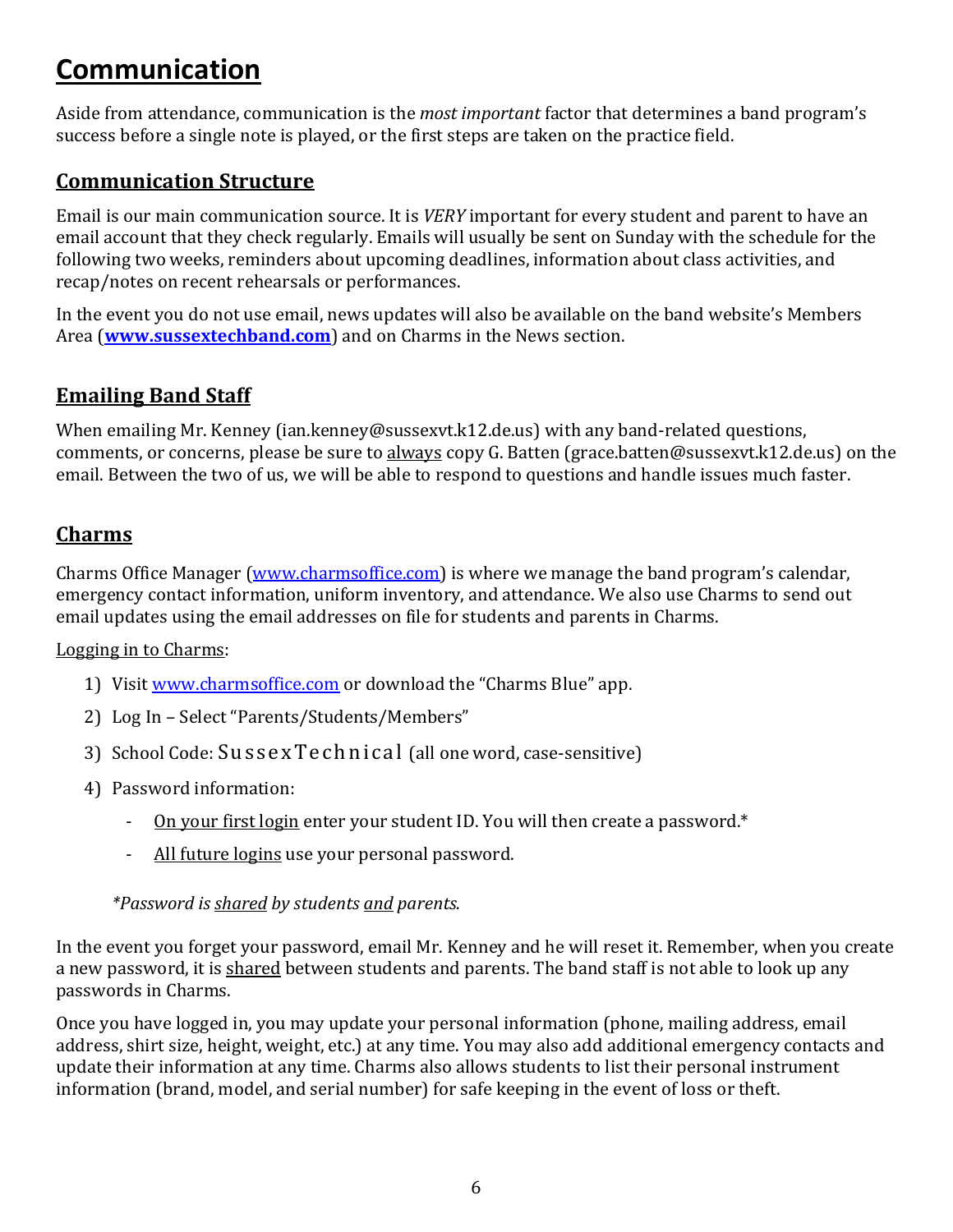## **Remind**

Remind is a school-approved text message notification system that we use to send information that must be communicated immediately, such as: pick-up times after events, reminders about deadlines for fundraisers, or last-minute changes to our schedule. A Remind message is also sent each time an email update is posted. At least one student OR parent per student (both preferred) must register for Remind.

You may receive Remind messages from Mr. Kenney, G. Batten, a Coach (drumline, guard, pom), or Ravens Music Boosters executive board members.

This year, we created more remind groups, so information is sent to only the people who need to see it.

## **To** join a group, text any codes that apply to you to the phone number 81010:

| <b>Full Band Program</b> | @STHSMB18   | <b>Instrumentalists</b> | @STHSIns   |
|--------------------------|-------------|-------------------------|------------|
| <b>Drumline</b>          | @STX18      | <b>Brass</b>            | @STHSBrass |
| <b>Pom Pom</b>           | @PlatinumPS | <b>Color Guard</b>      | @STRef     |
| <b>Period 1 Band</b>     | @STHSPD1    | <b>Period 7 Band</b>    | @STHSPD7   |
| <b>Seniors (2019)</b>    | @STHSMB19   | <b>Juniors (2020)</b>   | @STHSMB20  |
| Sophomores (2021)        | @STHSMB21   | Freshmen (2022)         | @STHSMB22  |

There is a Remind app for smartphones available as well.

#### **Text Reply Feature**

Remind allows text conversations between teachers and parents/students. All conversations on Remind are permanently archived in Remind's system and can't be edited or deleted. All of our Remind groups are connected with Sussex Technical High School, so school administration has the ability to see all conversations.

Mr. Kenney allows replies, but will only receive notifications from 7:45 AM to 6:00 PM, Monday-Friday. Other band staff members may set different hours for notifications.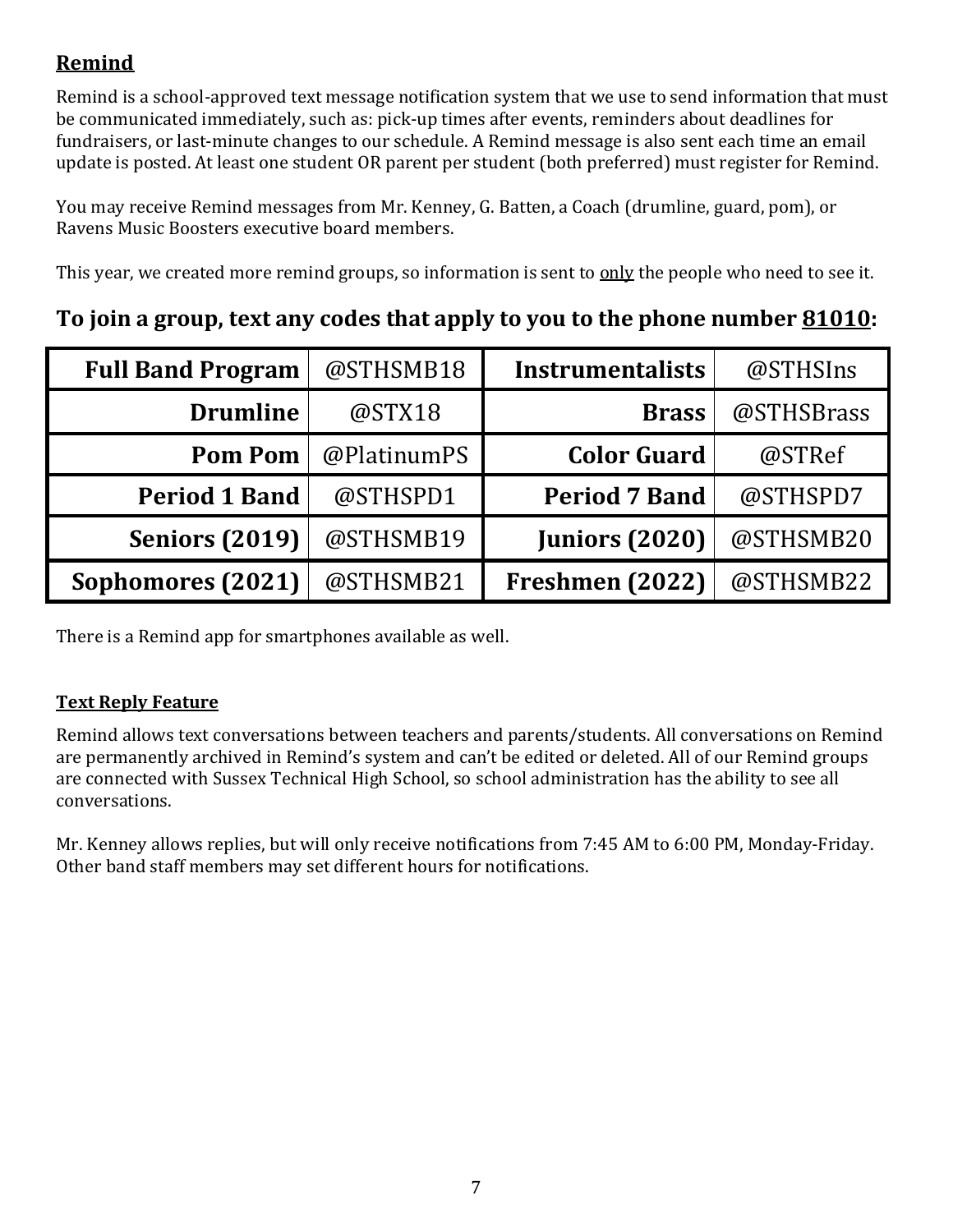## **Behavior & Discipline**

## **Primary Rules & Expectations**

#### Respect everyone: the director, staff members, drum majors, section leaders, band parents, and **guests of the program.**

- o There is **zero tolerance** for profanity/obscenity, as well as racial, ethnic, or gender slurs towards anyone in the organization.
- $\circ$  Disrespecting staff or student leaders is viewed the same as disrespecting the band director.
- $\circ$  Not every decision made by the band director will reflect your own opinions, values, or ideals. Your ability to deal with it in a respectful and mature manner will ultimately determine your standing within the program.

#### **Respect the property of the school.**

- $\circ$  Do not leave trash in the band room.
- $\circ$  If food trash is found in the band room, eating privileges will be revoked.
- $\circ$  Do not leave personal belongings in the main area: bags, clothes, binders, etc. will be put in lost and found temporarily, and then thrown out if left unclaimed.
- $\circ$  School instruments are to be treated like personal instruments. Excessive damage will result in the individual being billed for the repair.

## **Social Media Policy**

- 1. Students are not permitted to run unofficial social media accounts for the band without band staff having access to the account, to ensure content is appropriate and represents our organization in a positive manner. Any accounts found will be reported, and the band members found responsible will *be held accountable.*
- 2. Students may not friend request Mr. Kenney or any other band staff member on Facebook until after graduation. Requests will not be approved.
- 3. If you follow Mr. Kenney or other staff members on other social media platforms:
	- a. They will not respond or interact with any students on social media.
	- b. They will report inappropriate uses of social media immediately.
- 4. Do not make negative comments about other bands/schools on social media. In addition, do not respond to anything negative said to you regarding our band program – *if you react, they're getting* what they want.
- 5. Cyberbullying, or bullying through "group text" or "phone chain" will result in an immediate referral to administration, and possible dismissal from our program.
- 6. Do not post videos of our shows (band or drumline) this is to keep other schools from taking/reusing our own material against us - *yes, this does happen*! Make any videos private and share links only with those you trust.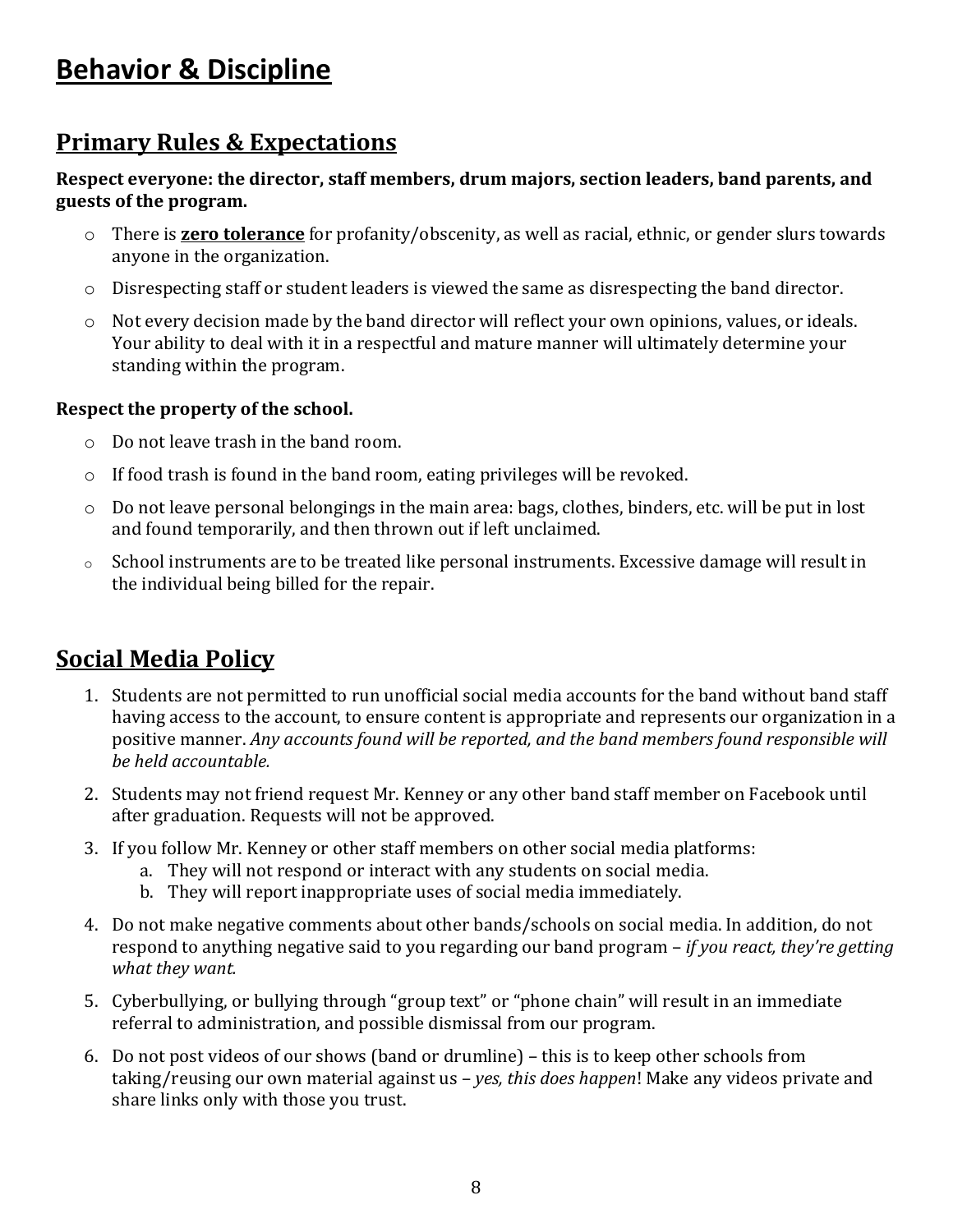## **Consequences For Behavior:**

#### Positive Consequence Sequence

- 1. Verbal encouragement.
- 2. Phone call/letters sent home.
- 3. Awards & recognition:
	- Student of the Quarter, Band Banquet awards, etc.
- 4. Recommendations for additional opportunities:
	- College/Job Recommendations
	- West Virginia University Invitational Honor Band Recommendation, US Army All-American Band Recommendation, Macy's Great American Marching Band, etc.
- 5. Trust from the band staff and greater chances of larger trips and performance opportunities.

#### **Negative Consequence Sequence**

- 1. Verbal warning to student (during rehearsal)
- 2. Verbal warning (private meeting), parent contact, assigned additional tasks (may include):
	- a. Rehearsal & room cleanup (likely after football games)
	- b. Service projects assigned by staff members
	- c. Additional physical conditioning (during marching season); running laps, pushups, etc.
- 3. Office referral/disciplinary report sent to administration
- 4. Additional referral, or if deemed appropriate, dismissal from marching band program.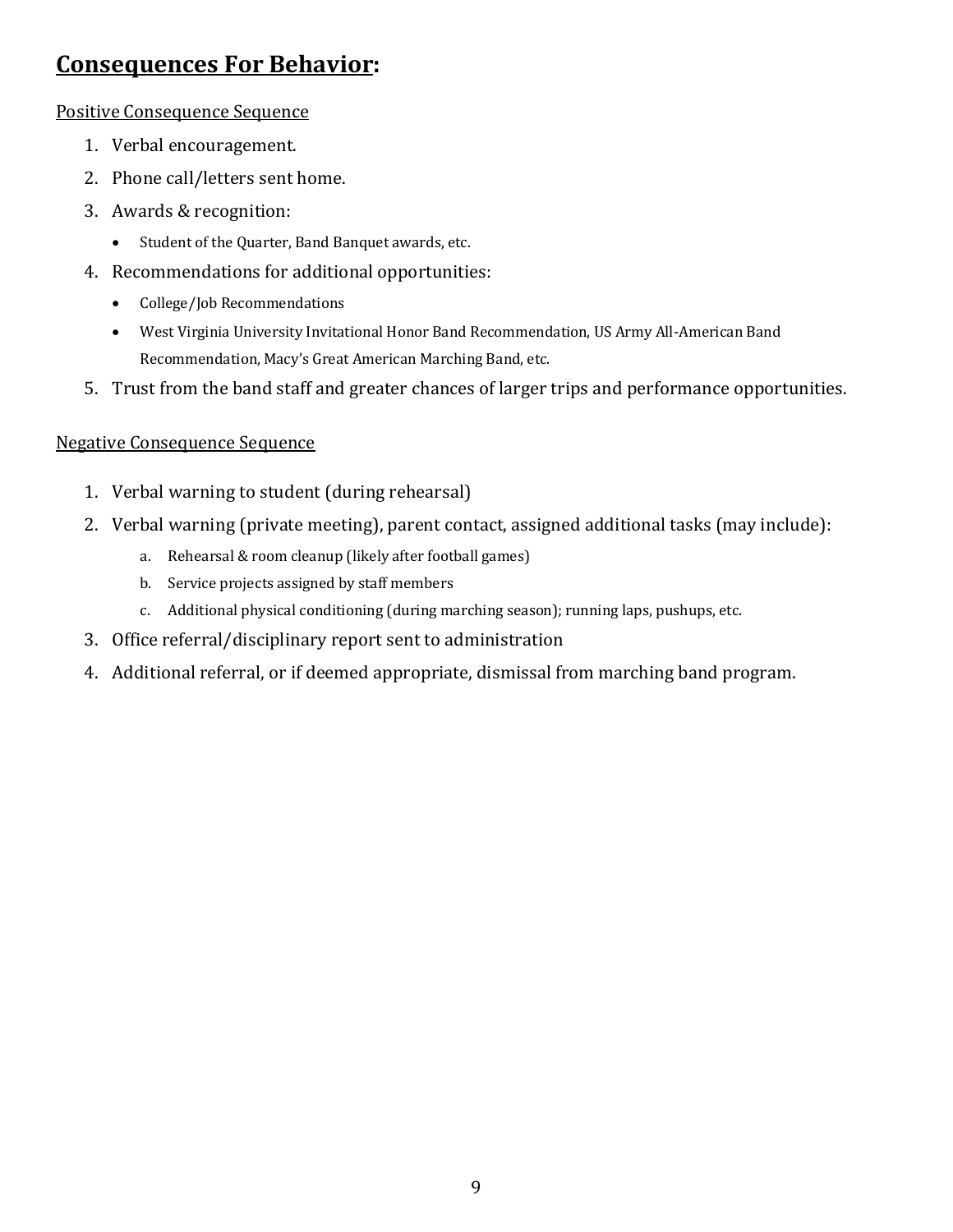# **Attendance Policy**

**In band, success = attendance.** The best bands in the country have near-perfect attendance. Their members prevent absences, work around conflicts, and attend all required events - not just the events that are convenient for them. Our policy is NOT intended to hold students back. It is meant to prepare students for the expectations of future employers or collegiate institutions when it comes to dependability and attendance.

A **commitment** to our program means attending all required events: August band camp, after-school rehearsals, football games, parades, and other performances. Instrumentalists registered for band class (Band 1, Band 2, Wind Ensemble) are academically responsible for participating in all of the events mentioned above, as well as participating in concert band activities.

**com·mit·ment** *noun* 1.the state or quality of being dedicated to a cause, activity, etc. *synonyms: dedication, devotion, allegiance, loyalty, faithfulness, fidelity* 2. an engagement or obligation that restricts freedom of action.

"Today's employers rate attendance and dependability as two critically important attributes *for employment and career success."* 

 *- Sussex Tech Student Agenda*

## **Guidelines**

- 1) It is **both the student AND parent's responsibility** to be informed of our schedule, including dates and times for all required rehearsals and performances.
- 2) The full schedule will always be available online on www.sussextechband.com and on the Charms app/website. Monthly calendars will be sent home for a parent signature, starting with the month of September.
- 3) Weekly emails will be sent with the upcoming week's schedule. Rehearsal schedules may change until the Sunday prior to the school week, depending on weather, changes in the school schedule, or the need for additional rehearsal.
- 4) Changes to the schedule may happen quickly due to weather, or other factors. Rehearsal schedule changes will be communicated via text, email, and Raven Report. Performance schedule changes may be communicated via phone message.
- 5) In the event that a football game is postponed to Saturday due to weather, the band and all of its members are still expected to perform.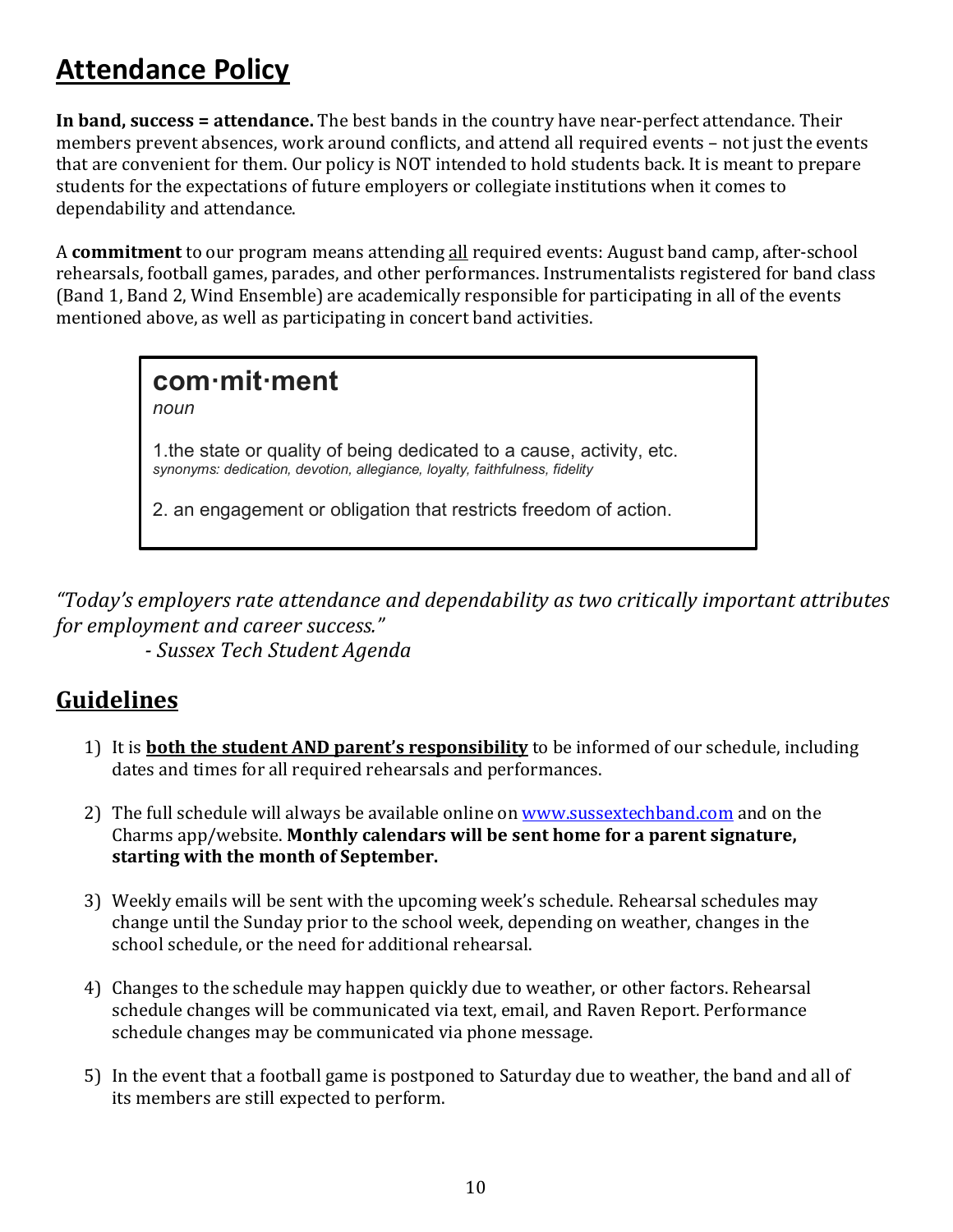## \*\* **ALL** ABSENCES FOR ALL REASONS REQUIRE AN EXCUSED ABSENCE REQUEST FORM \*\*

This table outlines which absences are excused or unexcused. Explanations can be found below.

| <b>Excused vs. Unexcused Absences*</b>            |                                                  |  |
|---------------------------------------------------|--------------------------------------------------|--|
| <b>Excused</b>                                    | <b>Unexcused</b>                                 |  |
| Absence From School                               | <b>All Absences Without Communication</b>        |  |
| <b>Family Emergency</b>                           | Vacations (in August, or day of a football game) |  |
| Religious Observance                              | "Out of Town" Excuse (for performances)          |  |
| School-Sponsored Trips/Activities                 | "Birthday" Excuses                               |  |
| Athletics (for performances only)                 | Personal Appointments/Leisure Activities         |  |
| *Pre-Excused* Tech Coaching (prior to 3 PM daily) | Work (except Work-Based Learning)                |  |
| College Visits (except on days of football games) | Excuses sent via "Remind"                        |  |
|                                                   | "Second-Hand" Excuses From Another Student       |  |

*\*Excuses* not listed on this table must be discussed with Mr. Kenney prior to the absence as an extenuating circumstance.

REMEMBER: all of these absences require an excuse form, or what is technically excused will become unexcused without the proper documentation.

## **Excused Absences**

These are the only accepted excuses for missing a practice or performance.

- Personal Illness, Medical Appointments, or Absence From School An Excused Absence Request Form must be submitted the day you return to school for personal illness/absence from school to be excused. A doctor's note is required for illness or medical appointments. *You will not be reminded to bring in a note.*
- Family Emergency

It is the parent's responsibility to notify the band director about a family emergency that impacts their child's attendance. In the event the parent is incapable of reaching the band staff, then the student is responsible for notifying the band staff. If the band director cannot be reached, a voicemail message must be left with the band director (302-856-0961, Ext. 1424) stating the date, time, and nature of the emergency. It must be followed up with an Excused Absence Request Form and any further documentation to verify the emergency. Emergencies will be evaluated on an individual basis. *If no contact is made the day of the absence, it will not be excused.* 

• Religious Observance

Students are excused for all religious holiday observances, according to school district policy. Students will also be excused for family religious observances (weddings, baptisms, bar/bat mitzvahs, etc.). Failure to submit an Excused Absence Request Form will result in an unexcused absence. The band director will avoid scheduling activities on religious holidays.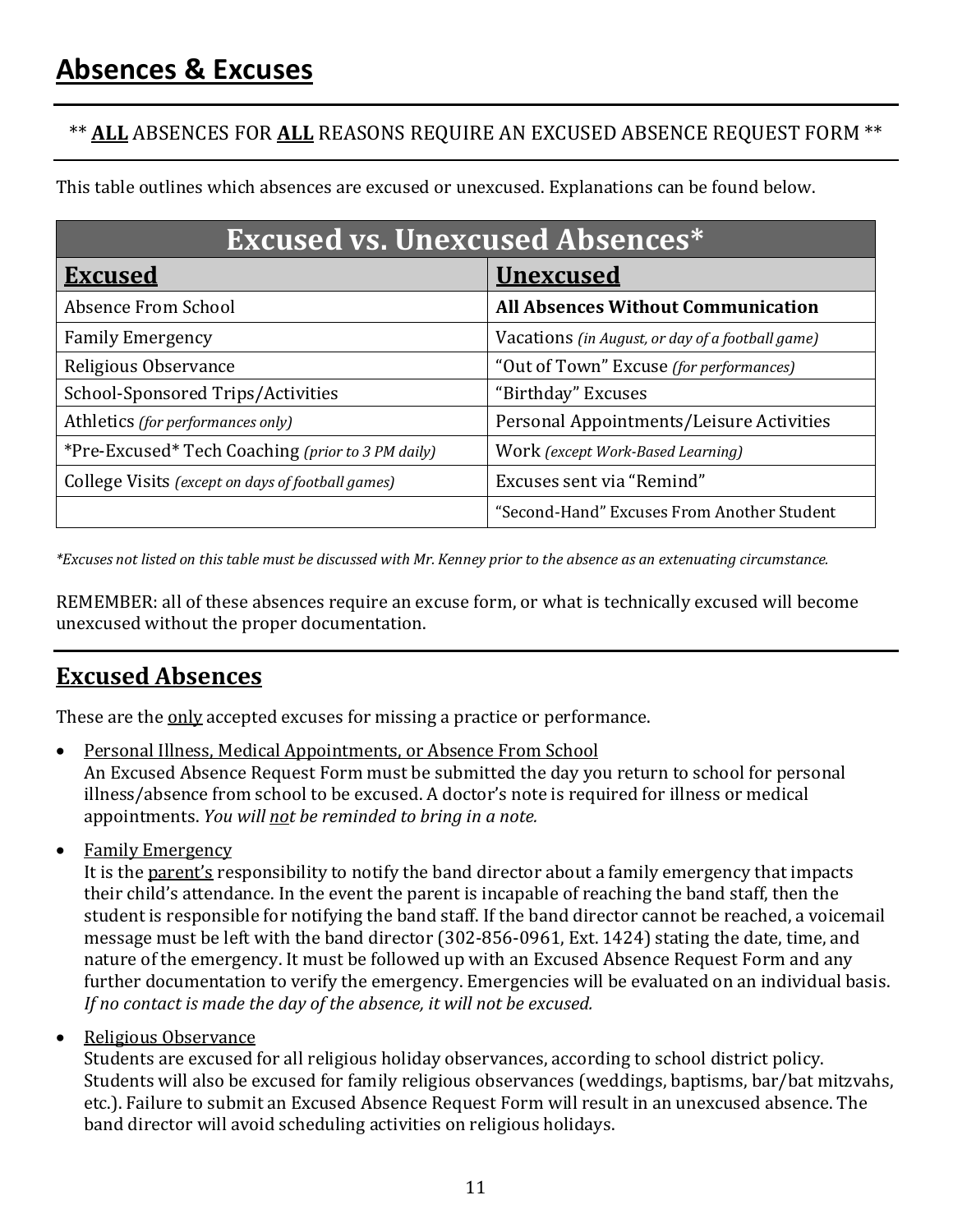#### • School Sponsored Trips/Activities

Band members are excused from practices to participate in other school activities. The band director will consider a variety of factors in determining whether the absence will be excused or unexcused. Among these factors are the relative importance of the events within the parameters of the conflicting activities, the frequency of the students' absences due to conflicting activity schedules, and other similar pertinent factors. The band director will be as flexible as possible in allowing band students to participate in other school-sponsored activities, since scheduling conflicts can be detected in advance of the conflicting events. Scheduling conflicts, which develop less than two weeks prior to a scheduled band function, must be submitted in writing within 72 hours of the conflict. Submitting a note does not automatically constitute an excused absence. The absence request procedure must be followed.

• Athletics

Band students who are also athletes must still contribute equal time and effort toward band as those who are not athletes. Athletes may be assigned "shadow" field positions to ensure that all spots on the field are filled at each performance. Athletes must **equally** split after-school time between band rehearsal and sports practice. It is preferred if athletes attend the entire rehearsal whenever possible. Athletes will report to band rehearsal until 4:30 PM, and then they will be excused to go to practice. Athletes are excused from a rehearsal or performance for games only. If a student encounters an issue from a coach, please notify Mr. Kenney as soon as possible.

After-school rehearsals and performances are an approved part of the band class grade.

• \*Pre-Excused\* Techademic Coaching *("Tech Coaching")*

Students will only be excused for Tech coaching if a teacher emails Mr. Kenney or provides a written note to the student by 3:00 PM. Students will not be excused if they show up immediately after school and say "I have to go to Tech coaching" without an email or note from their teacher. It will be counted as an unexcused absence or tardy.

## **Unexcused Absences**

• **Work**

Work is unexcused for the following reasons:

- $\circ$  Our band camp schedule has been posted online since March 2018, and returning students should know that band activities occur throughout the entire month of August.
- $\circ$  Band is an academic (graded) activity. Employers are expected to schedule students around the band schedule. If employers do not comply, the student should seek a more flexible employer.
- $\circ$  Students who are frequently absent due to work will either lose their halftime field position, be denied from traveling with us, or be shadowed until attendance becomes more consistent.
- **August & Football Game Absences** (the following situations are *unexcused*) College Visits, Athletics (*practice)*, Vacations

## • **Personal Appointments, Leisure Activities or "Out of Town" Excuses**

Medical appointments are excused, but should be scheduled *around* rehearsals/performances. Personal appointments (hair, nails, cosmetic, etc.), generic "out of town" excuses, or other excuses that could have been avoided with proper planning will not be excused.

- **•** "Second Hand" Excuses Communicated By Another Student Asking another band member to communicate an absence to the band staff is unacceptable. The excuse will be unexcused until the member communicates directly with the staff.
- Excuses sent via "Remind"
- Excuses communicated via email, but not followed up with an absence form.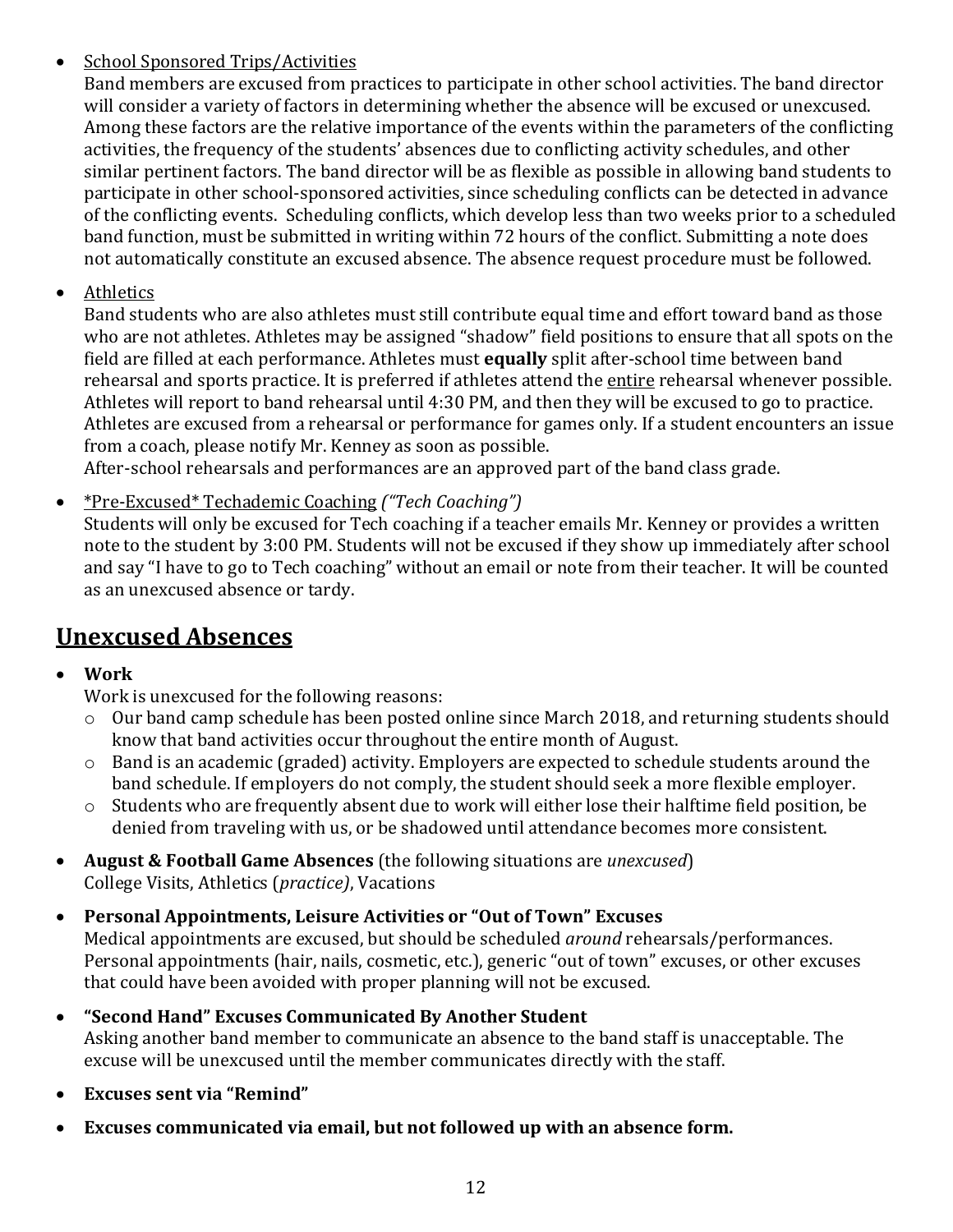## **Leaving Rehearsal/Early Dismissals**

Students are expected to attend the **entire length** of rehearsals and performances unless they are given approval to leave early *before rehearsal* from Mr. Kenney. Students will not receive credit for the entire rehearsal for leaving early without permission, unless it is a family emergency (verified with an Excused Absence Request Form and supporting documents the next day).

## **Tardiness**

Tardiness is addressed the same as absences. Attendance is taken precisely at report time. Students must be present before attendance checks begin. Students who are not present at the start of rehearsal, at call time, or at the start of class time will be marked late unless a written note from a parent or teacher is provided. Students who walk in during attendance checks will also be marked late.

## **Shadow Positions**

Shadow positions will be returning in 2018-2019. "Shadows" are double-casted positions in our halftime show. Both students will march the spot in rehearsal, trading off being "in" the spot and alongside the true spot); however, only one student will perform in the spot.

The return of this system is due to poor overall attendance last school year and the possibility of another large group of wait-listed students accepted late to STHS. This system also will help us prepare smoothly for the Peach Bowl field performance.

Students may be shadowed for the following reasons:

- $\bullet$  Excessive absences/tardiness during band camp or the school year.
- Poor academic performance.
- Accepted late to Sussex Tech/missed June 22 deadline for the Participation Agreement Form.
- Performance of high-step marching technique needs more work (e.g., frequently on wrong foot, knees too low, marching out of time, missing step-offs/turns)
- Poor attitude/effort/performance during block band choreography rehearsals/performances

## **Marching Basics Requirement**

Every band member, regardless of grade, must complete one marching basics camp. The majority of band freshmen automatically complete this requirement in August; however, in the event an upperclassman joined band late as a wait-listed student or were enrolled late into Period 7 band class during the previous school year, they are required to attend the freshman basics day the *following* year to ensure that every member of our band program was taught our marching style the exact same way.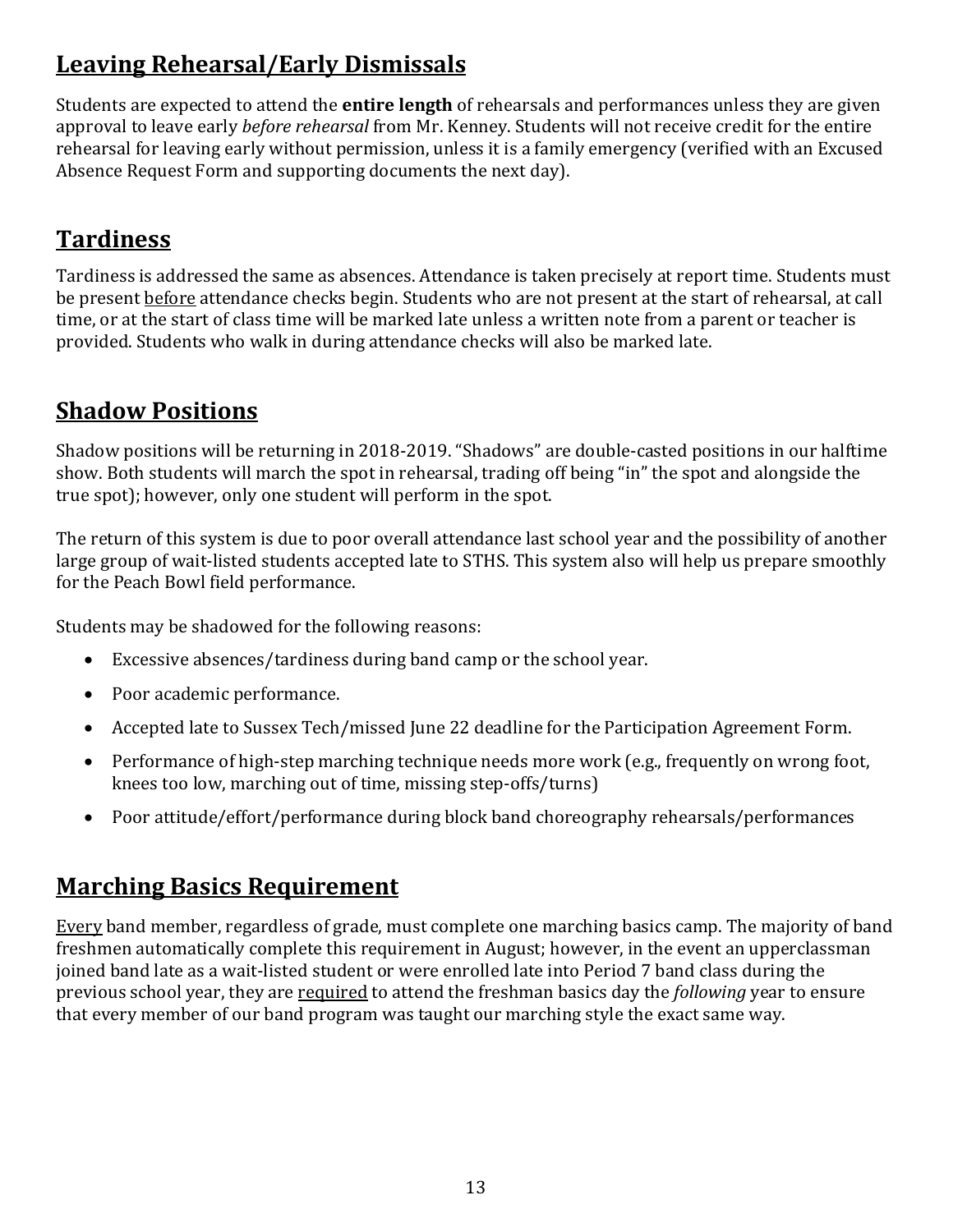# **Band Camp**

August is the most important month of the entire year for our program. During that month, we cover everything that we do not have the time to cover once the school year begins. Band camp includes: highstep marching technique, field show music/drill, dance block routine, learning/memorizing stands music, physical conditioning, parade marching basics, uniform assignment, among many other things.

With average temperatures above 90°, plus humidity, it is extremely important to come prepared for each and every day of band camp. These lists give you a general sense of what is required for each rehearsal, as well as some recommended items for the school year that will make your Sussex Tech Band experience worthwhile and successful.

Freshman attire (each day): plain white t-shirt, athletic shorts (black mesh preferred), and sneakers.

| <b>Band Camp/Outdoor Rehearsals</b> |                                 |
|-------------------------------------|---------------------------------|
|                                     | Eat full meal before rehearsal  |
|                                     | Closed-Toe Sneakers             |
|                                     | Working Instrument              |
|                                     | Music Binder (2" or larger)     |
|                                     | Drill Books (once received)     |
|                                     | Water (in clear plastic bottle) |
|                                     | Pencil (no pens)                |
|                                     | Weather-appropriate clothes     |
|                                     | Sunscreen                       |
|                                     | LUNCH (for $9:00 - 3:00$ days)  |

| <b>Recommended Purchases*</b> |                              |
|-------------------------------|------------------------------|
|                               | Metronome                    |
|                               | Tuner                        |
|                               | Earplugs (washable/reusable) |
|                               | Reed Case (woodwinds)        |
|                               | Valve oil (brass)            |
|                               | Drum key (drumline)          |
|                               | Stick tape (drumline)        |
|                               | Drum Pad (drumline)          |

| <b>Indoor Rehearsals</b> |                                 |  |
|--------------------------|---------------------------------|--|
|                          | <b>Working Instrument</b>       |  |
|                          | Music Binder (2" or larger)     |  |
|                          | Water (in clear plastic bottle) |  |
|                          | Pencil (no pens please)         |  |
|                          | Earplugs (washable/reusable)    |  |

\*See a band staff member about pricing/order information for purchases.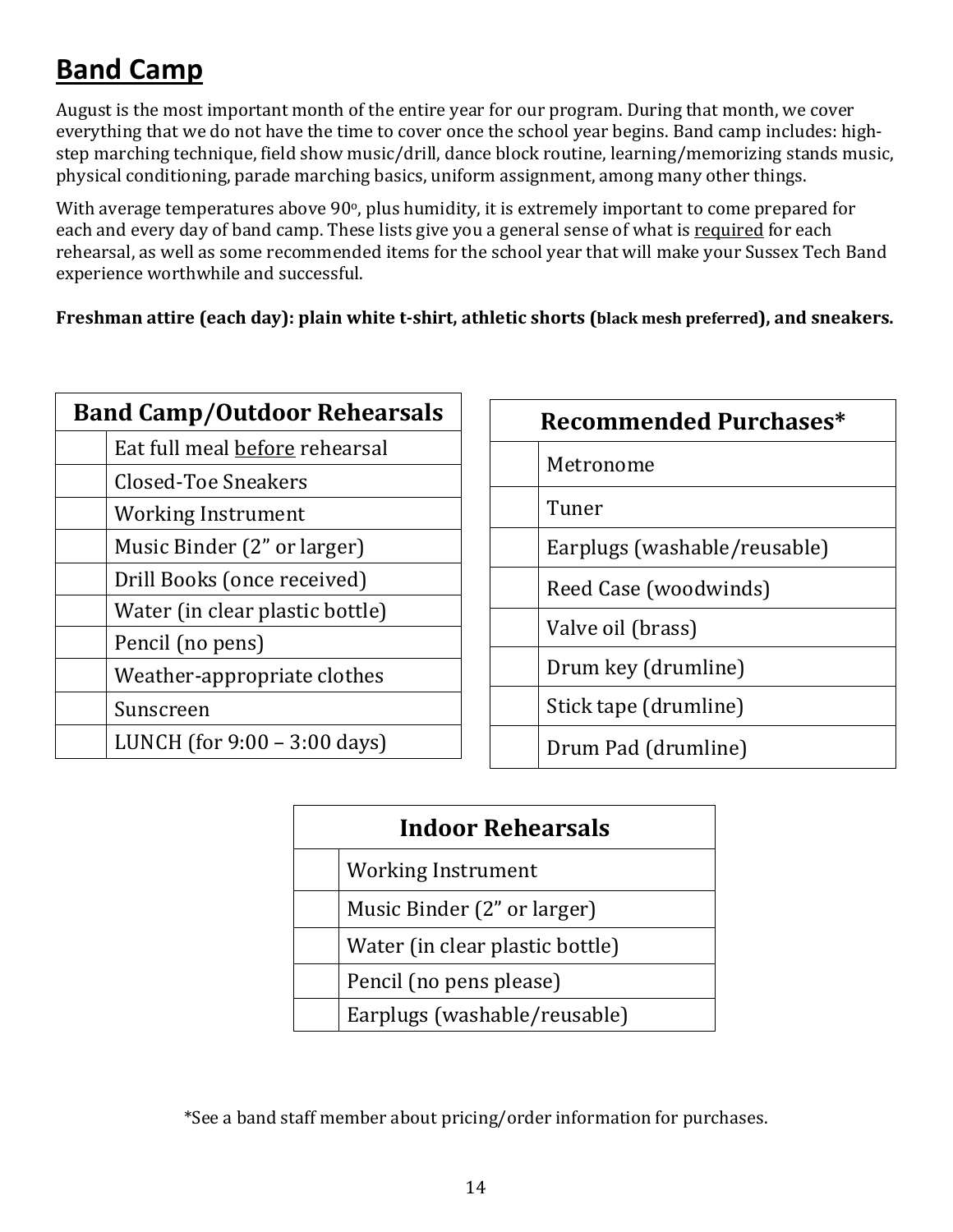# **Medical Guidelines**

Marching in our band program is an extremely rigorous physical activity, due to our high step marching style. Because of this, we must be aware of pre-existing medical issues. The band staff is responsible for following school protocol regarding distributing medications and handling injuries, both on and offcampus. 

#### **Physicals**

We receive health information from the Health Information Form that all students are required to turn in to the high school at the beginning of the school year; however, all band students traveling on the Peach Bowl trip in 2018-19 will be required to have a physical on file with the high school. Students will complete the standard DIAA (athletics) physical, which can be found at: www.doe.k12.de.us/domain/353

#### **Over-The-Counter (OTC) Medications & Prescription Medications**

The Delaware Department of Education does not permit any band staff member or band parent to distribute any medication, including over-the-counter (OTC) medications or prescription medications to a student unless there is a prescription from a doctor on file with the nurse's office. This includes anything: pepto bismol, ibuprofen/motrin, asprin, or any other ingestible medication.

Students are not allowed to carry medication on them while at a band activity, unless it has been prescribed to be carried at all times (such as an EpiPen, inhaler, glucose, etc.).

Bottom line: if a student has a medication they must take, it must be in the hands of the band staff unless it is has been prescribed otherwise.

#### **Injuries/Emergencies**

If a student is injured or experiences a medical emergency, the band staff will first assess the severity of the situation. If the injury requires medical attention, we will contact the Nurse's Office first and/or seek the Athletic Trainer. If there is no nurse or athletic trainer on campus (for instance, from August  $1^{st}$  -August  $15<sup>th</sup>$ ) and we are unable to treat the injury with our medical kit, we are instructed to immediately call 911 and then contact the student's family.

In the event an injury occurs off-campus, we must take the student to the nearest hospital or appropriate medical facility.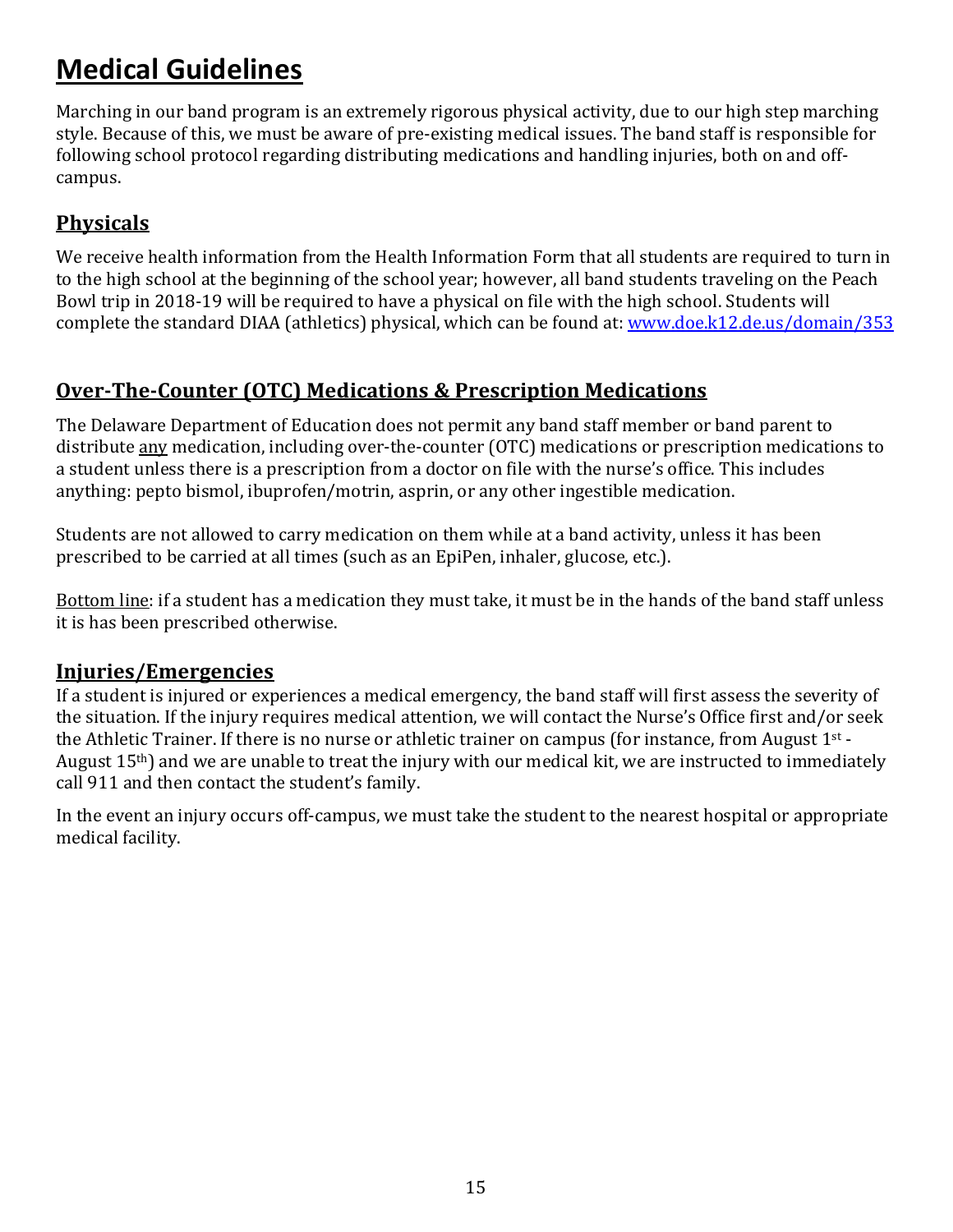# **Instrumentalist & Percussionist Policies**

#### **Instruments**

- Cases must be stored in lockers at all times. This includes empty cases during rehearsals.
- o *In the event we exceed locker storage space, Room 690 will be used for storage of secondary instruments* or those who switch *instruments* for concert band or jazz band.
- Instrument cases may NOT be left in the hallway or any area outside the band room or Room 690.
- Cases must have the student's name on the outside of the case or a durable identification tag attached to the case's handle. Cases that can't be ID'ed will be held until they are claimed.
- Instruments should never be left in lockers overnight, except if the student has a secondary/spare instrument at home (those lockers will be labeled).

## **Music Binders**

- Every student must have an individual binder which contains ALL music in our current music library, which is listed on the Member's Area of the band website (www.sussextechband.com).
- The binder must be brought to each rehearsal.
- The music in the binder must be organized by either category (stands, show, parade, etc.) or alphabetically. Use of sheet protectors is highly encouraged.
- Section leaders must carry two copies of each piece for each part (e.g. trumpet 1, 2, and 3). Extra parts may be kept in a separate binder.
- Percussionists must have one copy of each part for marching band (e.g., snare, bass, cymbal, quint), and concert band (e.g., timpani, percussion 1, 2, etc.).
- Music folders must marked *clearly* with the student's name, instrument, and part.

## **Sheet Music**

- Every student must have his or her name on each piece of sheet music in his or her binder.  $\circ$  Leaders will check and make notes for band staff on daily attendance rosters.
- Music must not be left on the stands after rehearsal.
- If music is lost due to carelessness, you must replace it, or place \$0.25 in the "print jar" for a staff member or leader to replace it (money collected at end of school year will go toward a band room improvement).

## **Cell Phone Policy**

- Cell phones must be put away before rehearsal begins. This applies to all rehearsals for the entire school year (marching band, concert band, jazz band, etc.).
- Recordings will be taken by the band staff this year and made available immediately following rehearsal. There will be no need for phone recordings (which are poor quality anyway).
- Cell phones seen during rehearsal will be taken and held until the end of rehearsal. Cell phones are allowed during outdoor rehearsals for emergency use only. They must stay on the sideline.
- Sussex Technical School District, administration, teachers, and band staff members are NOT responsible for the security of electronic devices. Although all reported thefts are investigated, the District cannot guarantee the return of the stolen item. Therefore, it is strongly urged that these devices by left at home and not brought to school. If you choose to bring them to school, their security is at your own risk.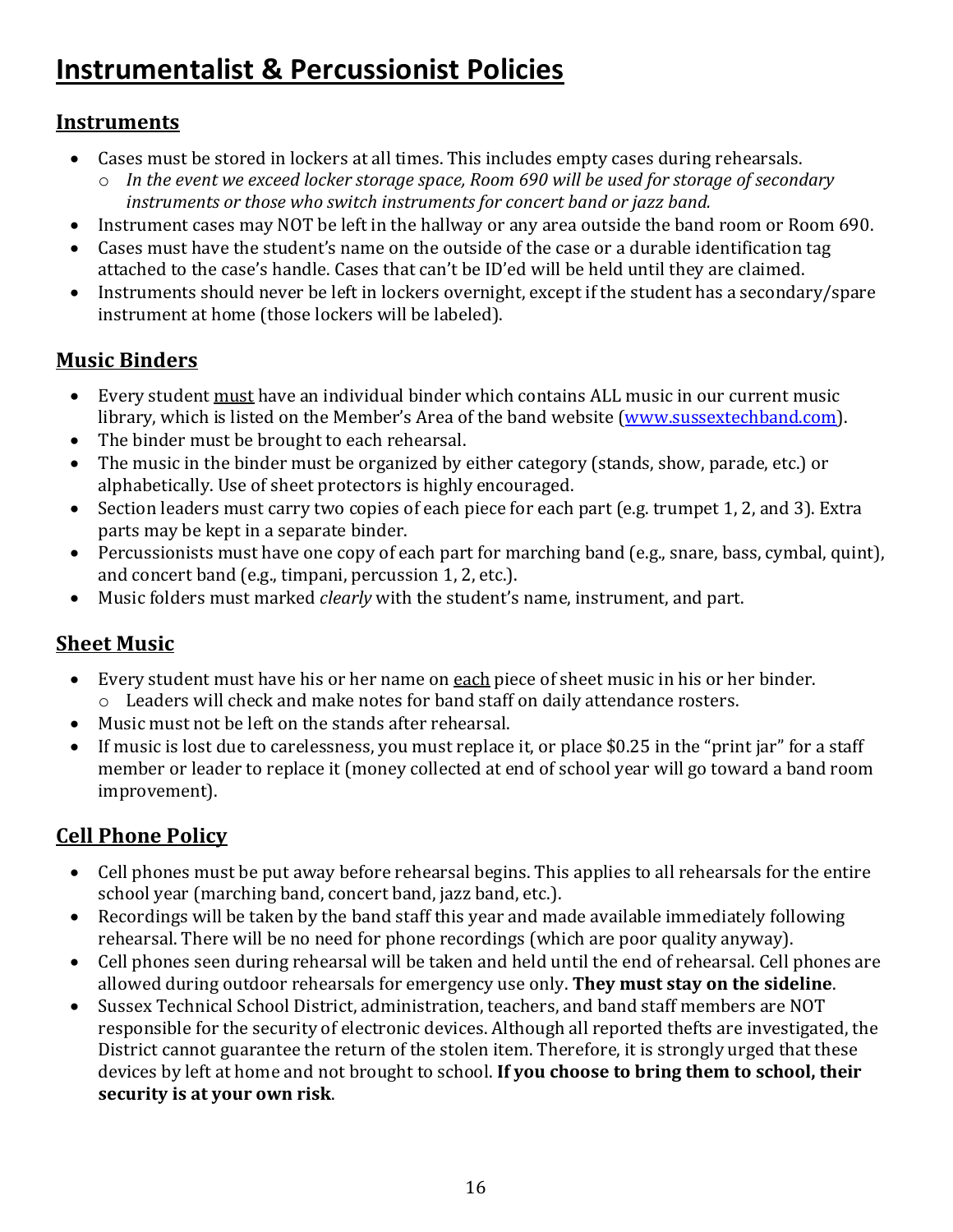#### **Instrument Repair**

- All instrumentalists are required to have their instrument serviced professionally once per school year (by B&B Music, or other music store). Proof of maintenance will be requested.
- Students have the responsibility of making sure their instrument is clean and in perfect working order before the start of every rehearsal and performance.
- All routine/regular instrument maintenance must be done outside of rehearsal. All major repair issues must be reported immediately.
- A B&B Representative visits Sussex Tech every Thursday (around mid-day). Instruments that must go out for repair must be dropped off on Thursday morning to be sent out. Service typically takes 1-2 weeks.
- Minor repairs are typically done in-house as parts/tools are available.
- School budget covers the repair of school instruments only (does not include damage or avoidable issues). Personal instrument repair costs will be listed as a school debt until paid.

#### **Alternate/Secondary/Spare Instruments**

- We encourage students to explore secondary/alternate instruments; however, a student is not allowed to formally switch instruments for a Sussex Tech High School performing ensemble without receiving permission during an in-person conversation with Mr. Kenney.
- Spare instruments may not be used without permission from band staff. We have limited inventory, and must have spare instruments ready in the event an instrument stops working.

#### **Practice Expectations**

All members must dedicate focused practice time outside of school. It is impossible to create an elite-level performance with large group rehearsal only.

*Practice* = *You Rehearsal* = Us

- Students may be called on to play individually or in small groups at any time *one* week after a particular piece of music is distributed.
- The amount of practice time needed will vary based on the individual

"Don't practice until you get it right.... practice until you can't get it wrong."

#### **Seating/Part Assignments**

- Seating is determined by a placement test given during band camp.
- Seniority will not be factored into chair placement. It is based solely on performance in the audition, and constant evaluation during performances and rehearsals.
- Placement on specific number part  $(1, 2, 3,$  etc.) does not correlate with an individual's playing ability. Often, *stronger* musicians are placed on  $2<sup>nd</sup>$  or  $3<sup>rd</sup>$  parts to help with balance.
- Mr. Kenney may adjust seating at any time to adjust balance, for behavior issues, or changes in performance level.

## **Reed Instrument Expectations**

- Clarinets and Saxophones must always be playing on an unblemished reed (no chips, cracks). It is a responsibility that comes with the choice to play those instruments.
	- o *This also applies to Oboe/Bassoon during concert season*.
- If a reed is deemed unplayable, a reed will be provided and the student will be debt listed for the value of the reed.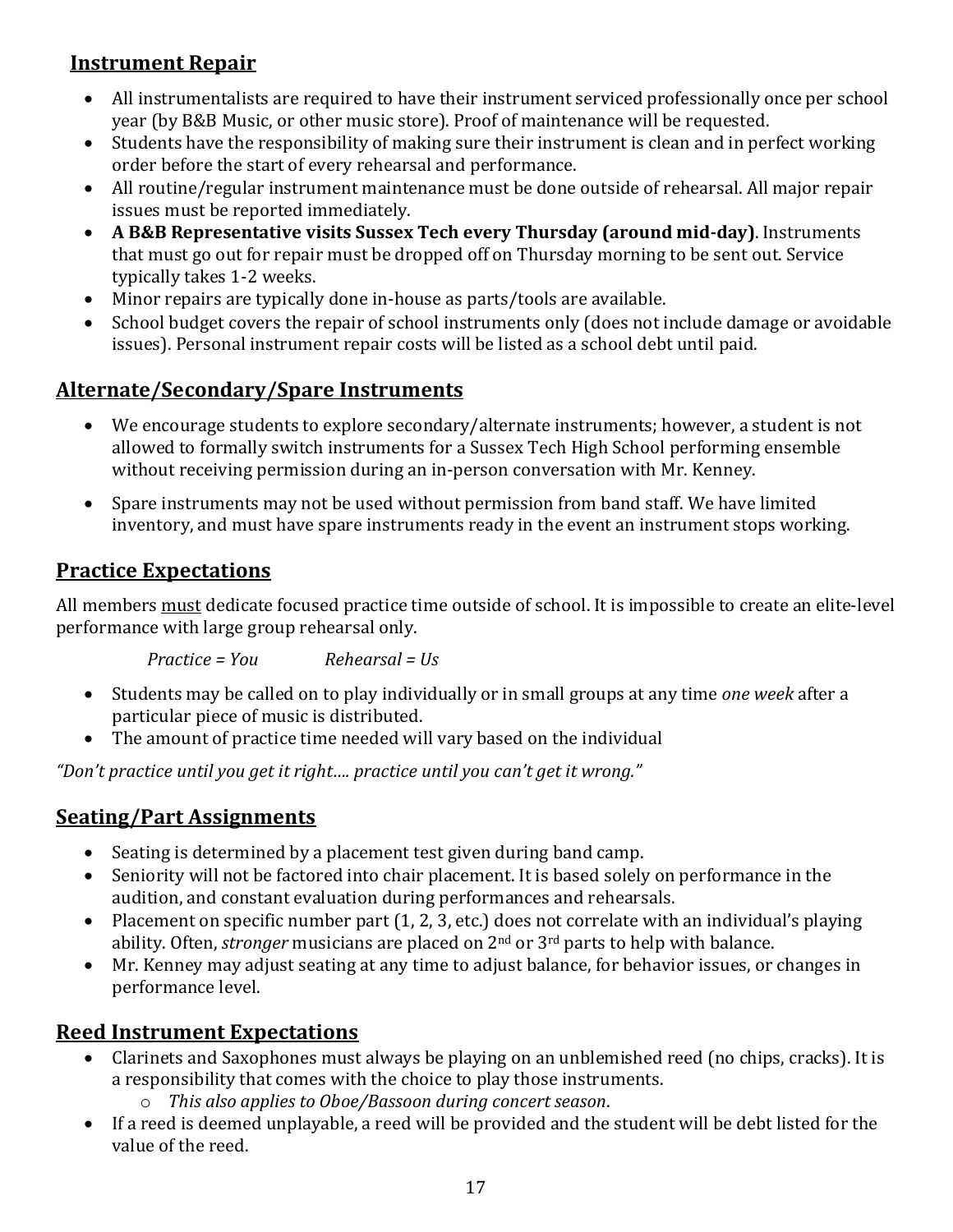# **Music Rehearsal Procedures**

#### **Daily Materials**

- Pencil
- Loose-leaf paper/notepad
- Instrument (in full working order)
- Music Binder

#### **Before Rehearsal**

- Members are expected to arrive at least 5 minutes before the start of rehearsal.
- Daily announcements will be posted on the projector screen in front of the room (*moved from last*) *year*). There will frequently be specific tasks to complete before rehearsal.
- Before attendance, members should be fully warmed up (long tones, flexibility, and tuning), and instruments should be checked over for any necessary repairs.
	- $\circ$  Report any repair issues and or reeds/oil/etc. requests to the section leader.
- Cell phones should be turned off and put away before rehearsal begins.

#### **During Rehearsal:**

- **100% participation, 100% of the time**, for music, visuals, and vocals.
- **Nothing will be distributed once rehearsal begins.** *(includes: reeds, oil, music, forms, etc.)*
- **Respect the podium at all times**. There is to be no talking when someone is on the podium.
- **Do not call out** give answers or responses with a raised hand *unless* the full band is asked for a vocal response.
- ABSOLUTELY **NO GUM, CANDY, OR FOOD** may be consumed during rehearsal. If this is a problem, food privileges in the band room will be revoked permanently.
- NO DRINKS OTHER THAN WATER in a clear plastic bottle. Sports drinks, sodas, coffee, and/or juices damage instruments and are to be consumed during meal times only.
- There will always be time to pack up at the end of rehearsal. Unless you have a pre-excused early dismissal, **do not pack up early**.
- No restroom breaks unless it is a true emergency, or a full band break is given.
- You will only be excused from a rehearsal or class with a **pre-approved, written request** from another teacher. The only exception is an administrator's request to see you.
- You will not be excused to work on an assignment for another class, or make up work from another class. Do not bother asking!

#### **After Rehearsal**

- There must be "no trace" of the band left after rehearsal, including music, water bottles, personal belongings, or cases outside of their proper storage areas.
- Percussionists must cover all timpani and mallets, and sticks.
- Rows of chairs and stands should be reset for the next rehearsal.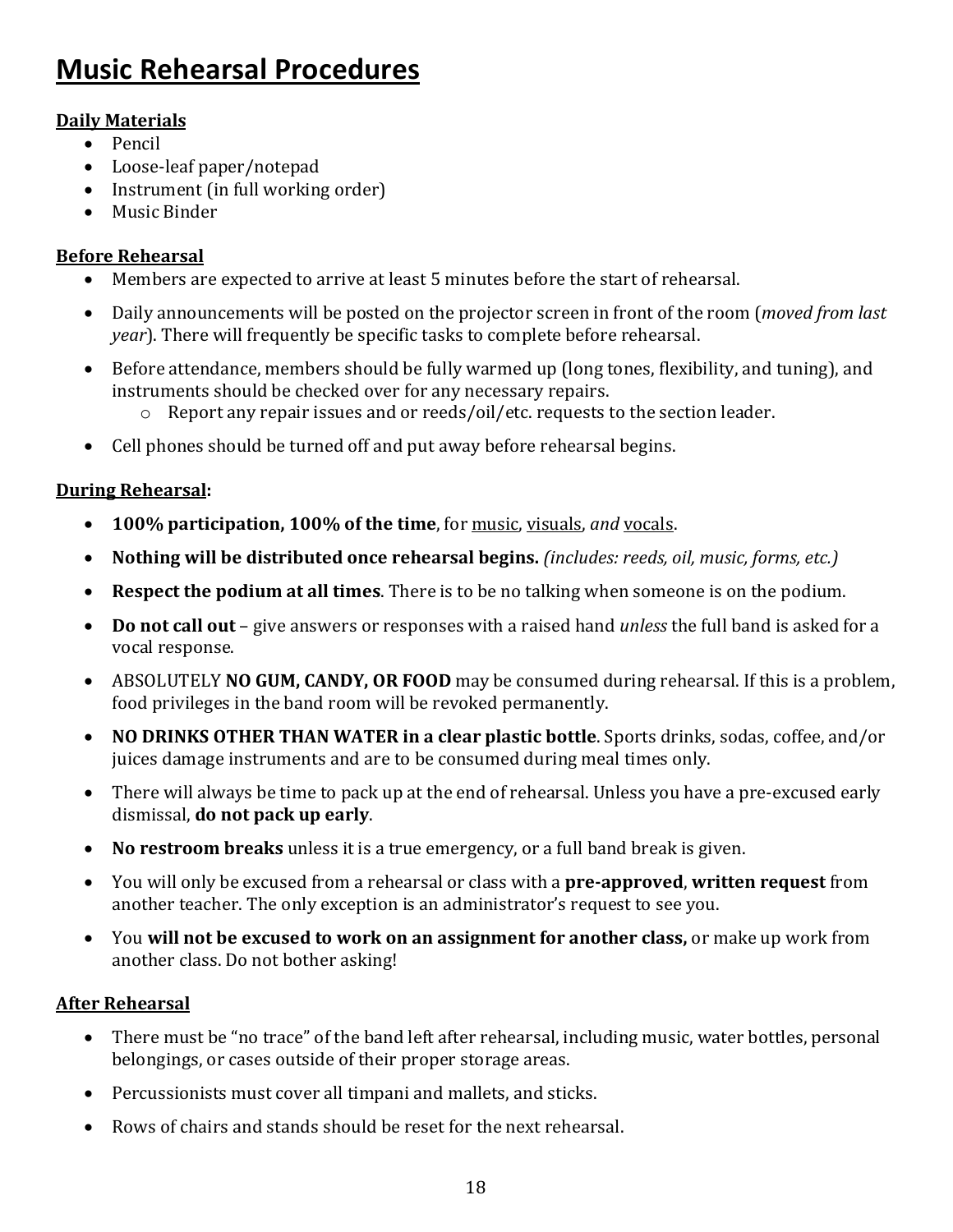# **Football Game Procedures**

The marching band attends all home and away varsity football games. The role of the band is to provide support and morale for the football team and our fans during the game, and perform during either pregame (away) or halftime (home). In the event that a football game is postponed to Saturday due to weather, the band and all of its members are still expected to attend and perform.

These rules must be followed at every football game, home or away:

#### **Stands Expectations:**

- ONLY WATER IS PERMITTED IN THE STANDS. NO FOOD, NO DRINK.
- Cell phones are not allowed except for 3<sup>rd</sup> quarter break. If seen, they will be taken, and returned after the game is over.
- All members must stand where their section leader or band staff member assigns them.
- Members are responsible for their own equipment and personal items in the stands.
- Do not socialize with non-band members while in the stands. This applies to everyone  $$ instrumentalists, drumline, color guard, and pom pom members!
- Friends, family members, or parents who are not volunteering with the boosters will not be allowed to enter the band's section in the stands during games.
- Members may not wear anything except our standard uniform while in the stands. The exception to this is outerwear (earmuffs, gloves, etc.) when the temperature gets very cold. Everything must be black, grey/silver, or white. This also applies to instrument accessories (neck straps, mouthpieces, etc.).
- You may not change clothing, hats, or shoes **at any time**. Once you are in full uniform for the day, you are expected to remain in full uniform until you are dismissed after the performance or given permission otherwise directly from Mr. Kenney.

#### 3<sup>rd</sup> Quarter Break

- The band is given a 3<sup>rd</sup> quarter break to use the restroom, get a snack, and briefly rest.
- All members must stay in full uniform during  $3<sup>rd</sup>$  quarter break unless told otherwise. This includes unzipping/opening the jacket.
- The band must be back in the stands ready to perform by a specific time on the game clock (communicated verbally by the band staff following halftime). Failure to return on-time for any reason will result in those members (or sections) being assigned band room cleanup duty after the game, and a grade deduction for band class members.

#### Band Class Members - Note

*Football games are graded performances* for students enrolled in band classes (Band 1, Band 2, Wind Ensemble, and/or Instrumental Emphasis). Home games count as formative grades, and away games will count as summative grades. A performance rubric will be provided on the first day of class.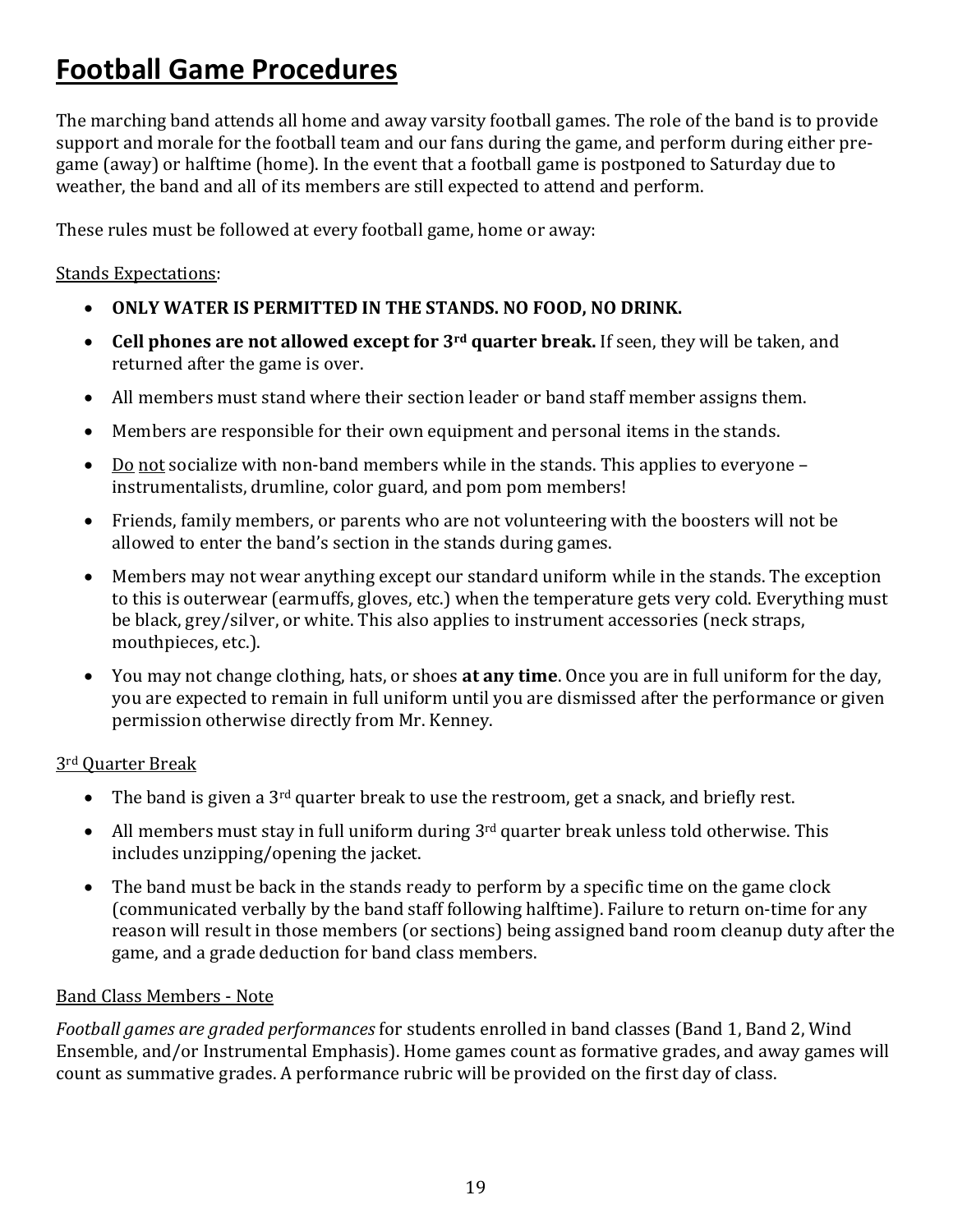# **Uniform Standards**

Even when you are not in uniform, you are representing our organization and all of Sussex Tech. When you are in uniform, you very visibly represent the pride and reputation of our school, and our band.

All band members (instrumentalists, Color Guard, and Pom Pom) will be fitted and issued uniforms during the month of August. These guidelines outline the proper wear, care, and maintenance of our uniforms, so we are all representing the program the right way.

## **Uniform Value Terms**

When you sign and submit the back page of this agenda, you agree to the following terms:

- Uniforms will remain in the student's care until the uniform turn-in date is announced following the final performance of the school year.
- The student's family is responsible for damage to the uniform due to negligence, and/or loss or theft. The replacement value of each uniform is \$500.00 for instrumentalists, \$100 for Pom Pom, and \$80 for Color Guard.
- In the event of uniform damage (mold, odor, large rips/tears), the student's family will be billed for cleaning or tailoring costs to return the uniform to regular condition.
- Students must have their uniform dry cleaned at least once during the marching season.

## **Appearance Standards: Instrumentalists/Drumline**

- No jewelry may be visible while in uniform.
- Makeup/cosmetics are strongly discouraged; however, if a student is wearing makeup/cosmetics, it must not damage the uniform after perspiring.
- The ONLY approved shirt under the uniform jacket is the white Raven Nation Marching Band logo t-shirt. It must be the outer-most layer of clothing under the jacket at all times.
- When it is cold, form-fitting thermal BLACK under armor or spandex may be worn under the uniform *underneath* the white RNMB t-shirt.
- No under layers should stick out/protrude from the uniform.
- Jeans may not be worn at any time under the uniform.
- Black marching shoes and solid, knee-height, black socks are required. No other type/color shoe or sock is permitted.

#### \*\*If you attend a performance in the wrong attire, you must correct the uniform infraction or you will not be allowed to perform, and will receive zero credit for the performance.\*\*

## **Uniform Storage & Routine Care**

- 1. Always store your uniform in a garment bag. Your name MUST be CLEARLY marked on the bag.
- 2. Uniforms must be taken home after every use and immediately aired out for 24 hours, otherwise, the uniform will collect mold and bacteria in the garment bag, and you will be responsible for getting it cleaned before you will be allowed to perform again.
- 3. We highly recommend keeping fresh dryer sheets in your uniform bag.
- 4. Uniforms found in a heap on the floor or found to be hung improperly will result in a grade deduction, and, if necessary, cleaning or repair fees.
- 5. Mr. Kenney, G. Batten, and booster parents will be regularly checking the condition of your uniform. If your uniform is not in acceptable condition, you will be asked to have your uniform cleaned (at your expense) before the next performance or you will not be allowed to participate.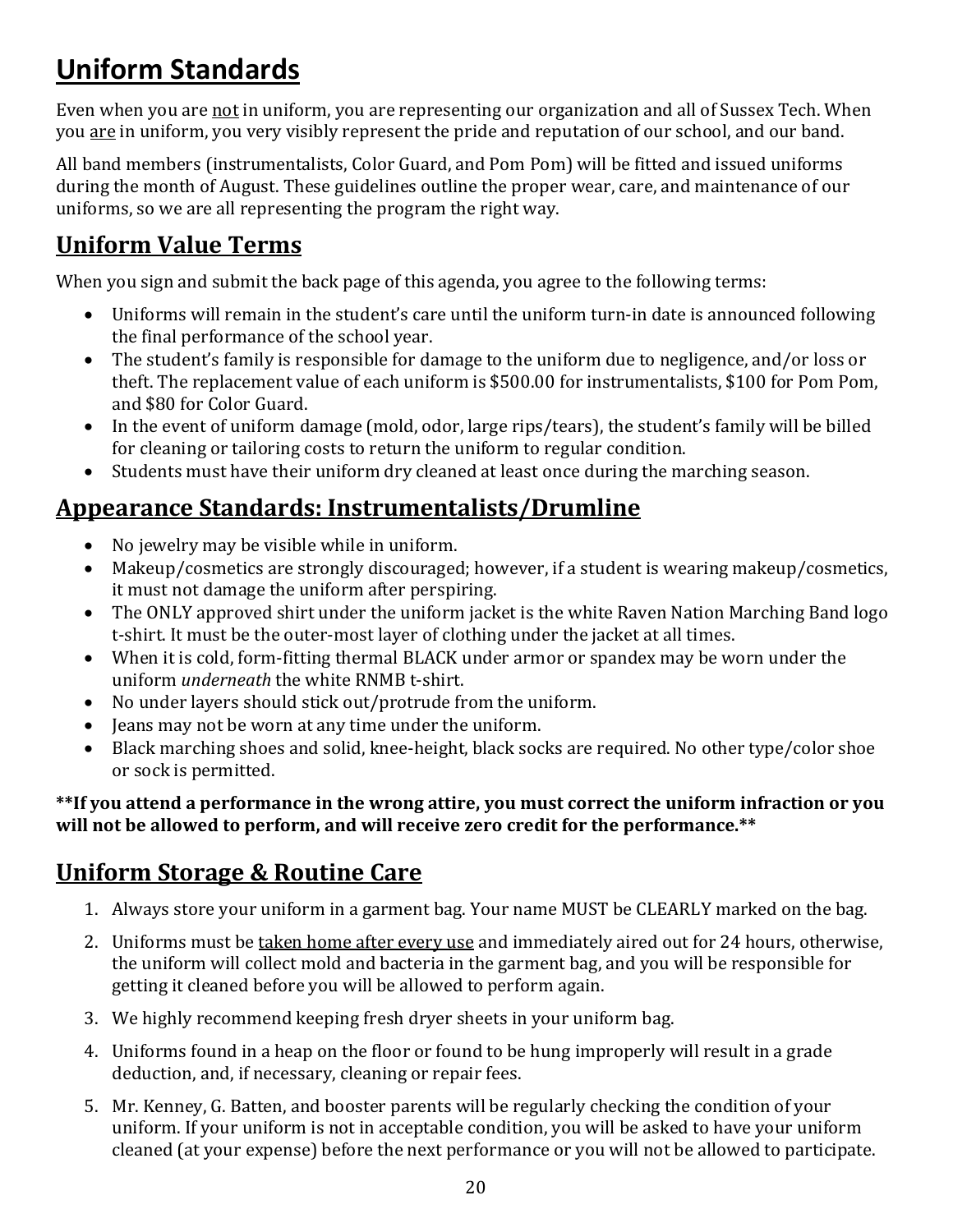# **Uniform Components**

All instrumentalist uniform components are numbered and barcoded. When uniforms are assigned in August, we store each student's uniform part numbers and sizes on Charms. The following is a list of each uniform part, and how we expect each part to be maintained.

#### **Hat**

The insides of hats must be cleaned following every performance, and aired out along with the uniform jacket and pants, or mold may grow. Band members may not exchange hats. Plumes should never go in hat boxes – they must be returned following every performance. Notify a band staff member or booster parent if the plume holder comes loose or breaks.

#### **Jacket**

The jacket must be hung **properly** on the provided heavy plastic hanger. You will be shown how to do this ONCE when your uniform is issued. We expect that you continue to hang the jacket the same way every time to keep the uniform's shoulders and collar in the proper shape. The jacket should be checked for missing buttons before and after each wear. Any repair needs must be communicated to the boosters.

#### **Shirt**

The white Sussex Tech Band t-shirt must be visible when removing the uniform jacket. The shirt must also be clean and free of stains, fade, or discoloration. Extra shirts will always be available for purchase.

#### **Cape**

The cape should always stay on the uniform jacket except when being dry-cleaned. The black side logo (raven head) has been retired. We will use the silver side only until our next new uniform purchase. The cape should never be folded or creased, and the buttons/snaps should regularly be checked.

#### **Shoulder Nests**

The shoulder nests should always stay on the uniform jacket except when being dry-cleaned. Always keep them attached to the uniform  $-$  they should never be loose (even in the garment bag).

#### **Pants**

The pants must be hung **properly** on the hanger. We expect that you continue to hang the pants the same way every time; otherwise, the pants will lose their crease, become wrinkled, and you will be charged for cleaning/upkeep. The bottoms of the pants must also come down to your ankle  $-$  if they are being dragged on the ground under your heels and we are not told you need an adjustment, you will be responsible for the damages.

#### **Spats**

Students are issued one pair of spats to begin the season, free of charge (\$5 value). Spats must be clean before every performance. Spats *can* last the entire season... but the elastic strap will break if a student is dragging their foot on the ground. If they march with proper technique (toe striking the ground first), the spat should last much longer.

#### **Gloves**

All instrumentalists must wear gloves. The standard nylon "flash" gloves must be purchased (\$3/pair). Woodwinds who cover holes on their instruments should invest in leather "talon" gloves (\$15/pair. Cutting fingertips off nylon gloves will only last 1-2 total uses, and cost more money in the long run.

#### **Shoes**

B&B Music will visit Sussex Tech during band camp on August 7 for shoe sizing and orders (\$36/pair). Drillmasters *with solid, knee-height, black socks* are the only approved shoe when in uniform. No other shoe, even an all-black shoe, is acceptable. All shoes must be labeled on the inside with your name, and they must be free of dirt and debris before each performance.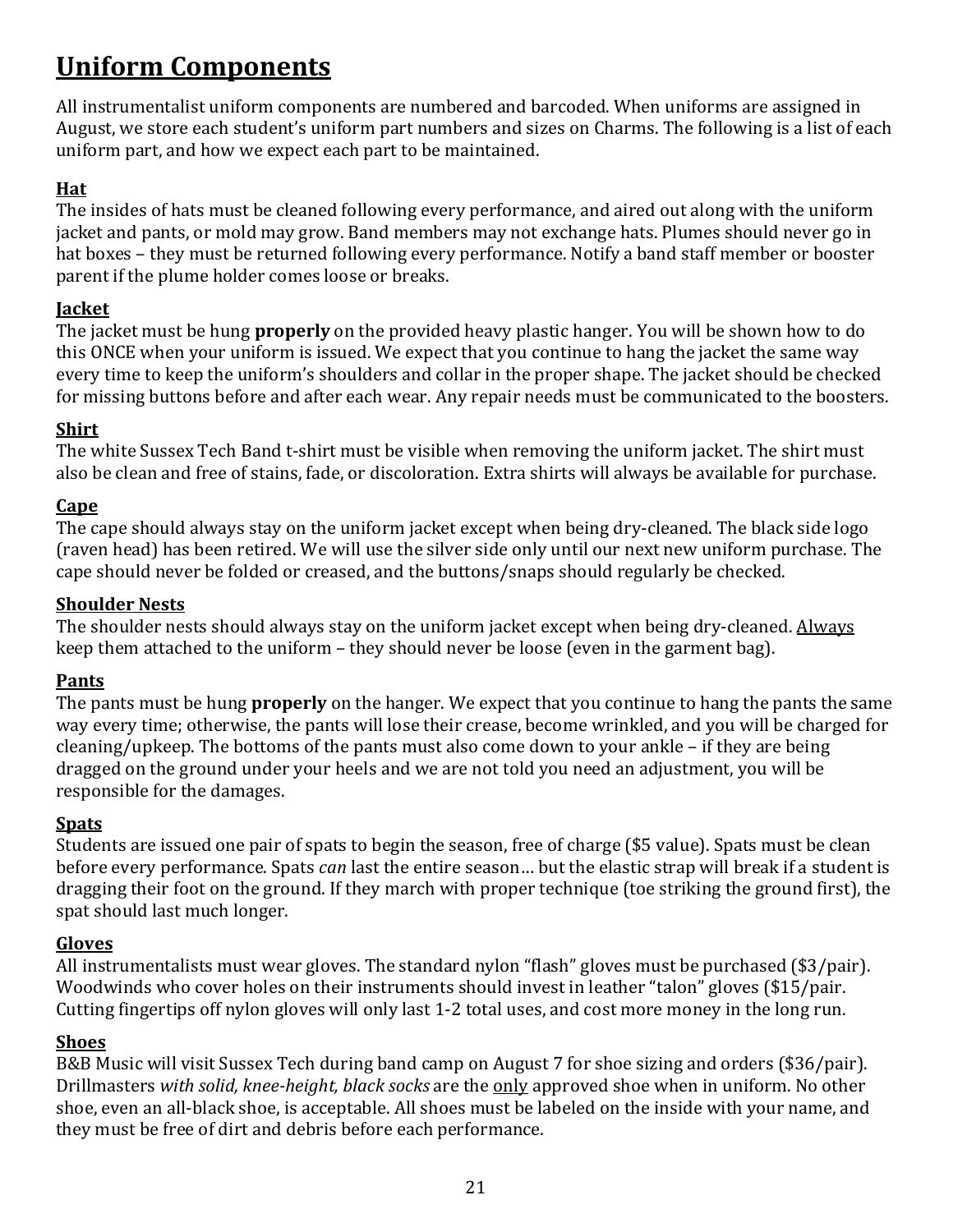# **Travel Performances & Trips**

## **Travel Eligibility**

In order to be eligible to travel off-campus for band performances, students:

- 1) Must be passing all classes, or receive approval from all teachers.
- 2) Must not have received warnings regarding low school attendance.
- 3) Must not been suspended  $(In-SchooJ/Out-Of-SchooI)$  at any point in the school year.
- 4) Must not have been disciplined on a previous band trip (includes previous school years)

The band director has the final decision on travel eligibility.

## **Drop-Off/Pick-Up Procedure**

\*\*WARNING: If the following directions are not followed the *first time* and *every time*, that student will lose drop-off/pick-up privileges for the rest of the year and will be required to ride the bus both ways.\*\*

• If a student will be dropped off or picked up from any event off-campus, there is a *very specific* series of directions that must be followed in the interest of student safety and legal liability.

#### **Instructions For Drop-Offs/Pick-Ups**

- 1) Go to www.sussextechband.com.
- 2) Find the "PARENTS" tab, and click the "DROP-OFF/PICK-UP FORM" link.
- 3) Log in to your website account.
- 4) Read the directions on the form, and then fill out all required fields.
	- a. You will provide the name of the person picking up the child *(see additional info below).*
- 5) *(Pickups only)* The parent picking up the student **must personally sign out their child at their child's bus and provide photo identification** to the assigned chaperone or staff member to confirm pickup.

#### Additional Drop-Off/Pick-Up Information:

- The online form will close 48 hours before departure for each event. Unique bus rosters are created for every single performance. We do this so our staff and chaperones know exactly which students should be on the bus when we depart, and whom we must wait for to be signed out before all of our buses can leave.
- Students are not allowed to fill out the form for themselves. An adult must complete it.
- Students who can drive may drive themselves to a performance, but they must also drive from the performance. The online form must still be filled out (by an adult) to confirm we are not responsible or liable for the student's transportation.
- The person indicated on the online form must pick up the student. It must be the child's parent/legal guardian, another band parent (with prior written notice given to the band staff), or a relative over the age of 25. Students will not be released to friends, siblings under 25, or any other person.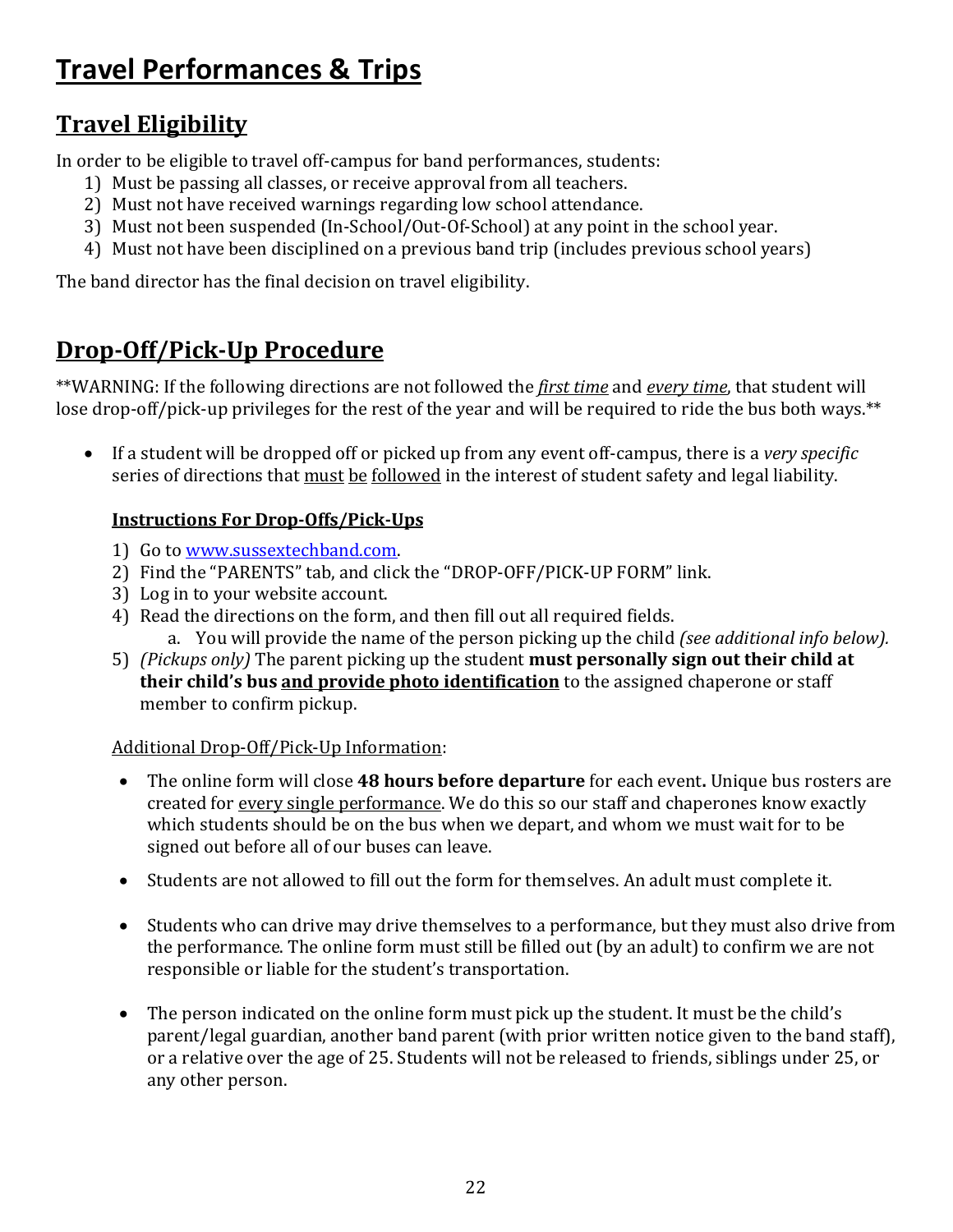## **Bus Travel**

Bus Assignments

- Bus assignments are created based on a combination of section sizes and bus capacity. Mr. Kenney creates the assignments at the start of each school year.
- Students may not switch buses without approval from the BAND DIRECTOR **ONLY**. Booster parents, support staff, and volunteers do not have the authority to change bus assignments. If a student does not follow the assignment, they will not go to the performance, or in the event it occurs during a return trip, the student will not travel to the next performance.

#### Bus Rules

- 1. Instructions/directions from the bus driver, chaperones, and band staff are to be followed at all times.
- 2. Public Displays of Affection (PDA) are not permitted at any time on the bus. Adults have the authority to separate students who are suspected of being indecent on the bus.
- 3. Noise must stay at a reasonable level. This includes noise from talking, as well as much (e.g. singing, speakers, etc.). Chaperones/staff should not need to address excessive noise more than once, or the ride will be silent.
- 4. Instruments may not be played on the bus.
- 5. Students must be seated at all times, and all body parts must stay inside the bus.
- 6. Nothing may be thrown out of the bus windows. Breaking this rule results in an immediate referral.
- 7. Students are responsible for cleaning the buses before being let off. If a bus is left dirty, that bus will have food and drink privileges revoked for the next performance.
- 8. Additional rules given by the bus driver apply in addition to the band program's rules.

#### **Bus Discipline:**

- 1. Verbal warning (for minor issues)
- 2. Written warning (requires parent signature); loss of travel privileges for 1 performance.
- 3. Disciplinary Referral to HS Administration
- 4. Loss of travel privileges for rest of school year; additional admin referral

## **Away Football Game Information**

#### Timelines/Dismissals

Generally, the band does not get dismissed early from school on Fridays for away games, except if the game is very far upstate, or if the kick-off time is moved to earlier in the evening. The game day timeline will always be communicated on Sunday for that week's game.

After a performance, we will send a Remind (text) message upon departure with an estimated arrival time at STHS. Students must be picked up within 15 minutes after arrival. If a student makes us wait more than 15 minutes twice, they will not travel with us again until next school year.

#### Travel Meals

On Friday nights of away games, we typically stop in Milford for dinner, where students may get food from Chick-Fil-A, Hardees, or Little Caesar's. Students should plan to bring approximately \$10 for away games to cover the cost of dinner, as well as concessions during  $3<sup>rd</sup>$  quarter break at the football game.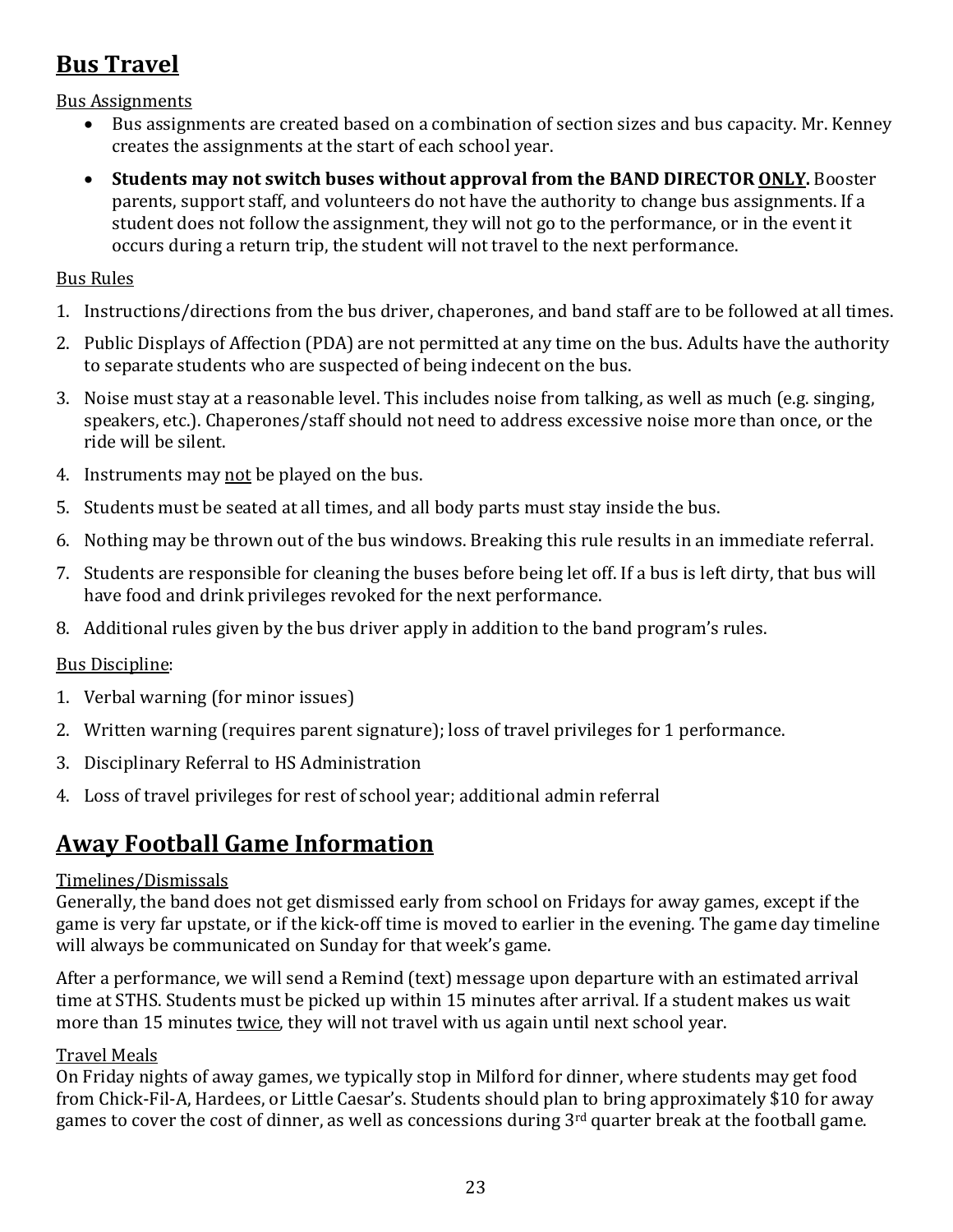## **Flight Travel**

Flight travel rules & guidelines are distributed with our Trip Agreement Form for any band-related trips that involve travelling by plane. Generally, our flight rules mirror the TSA rules, which can be seen by visiting www.tsa.gov/travel.

## **Fundraising For Travel**

All band members (includes: instrumentalists, drumline, color guard/majorettes, and pom pom) are expected to participate in fundraising activities throughout the year.

In order to receive funds for overnight/out-of-state travel opportunities, you must actively **participate in organized fundraisers.** Students who do not participate will be expected to pay full price for travel opportunities.

We may include:

- Selling various products (Krispy Kreme doughnuts, Yankee Candle, etc.)
- $\bullet$  Clothing sales (FanCloth)
- Seeking donations for our annual Quarter Auction or Silent Auctions
- Getting friends, family and community members to attend restaurant fundraisers or local BBQ's

The Ravens Music Boosters will be organizing fundraisers throughout the season. Any students or parents with a fundraising idea, or a desire to participate, see page 21 in this handbook and contact RMB.

## **Band Performance Trips**

The band typically has one out-of-state/overnight performance trip opportunity per year. The length, distance, and cost of trips generally alternate from small to large every other year. A "small" trip is generally a bus trip, 1-2 nights, and costs less than \$400 per student. A "large" trip is generally a trip that requires flying, is 4+ nights, and costs \$750 - \$2000 per student, depending on the distance and prestige of the event.

Trips are determined based on any event invitations received by the band office and/or the result of our program's applications to special events, in coordination with our school calendar. Trips are designed to be fun and educational, but also should present a performance challenge to our program. Timing of trips varies greatly, but in general, we try not to book trips that involve missing more than 1-2 school days.

*Trips are a privilege, not a right/guarantee*. The overall maturity, behavior, performance, responsibility, and "in-house" etiquette of the band program influences whether the band staff can trust the band's to conduct itself appropriately and represent Sussex Tech on an out-of-state overnight trip. Band trips also are dependent on participation; presently, our school board requires 80% of the band program to participate on the trip in order to receive approval.

Trip timelines, financial details, and other guidelines are specific to each trip and are communicated with as much advance notice as possible.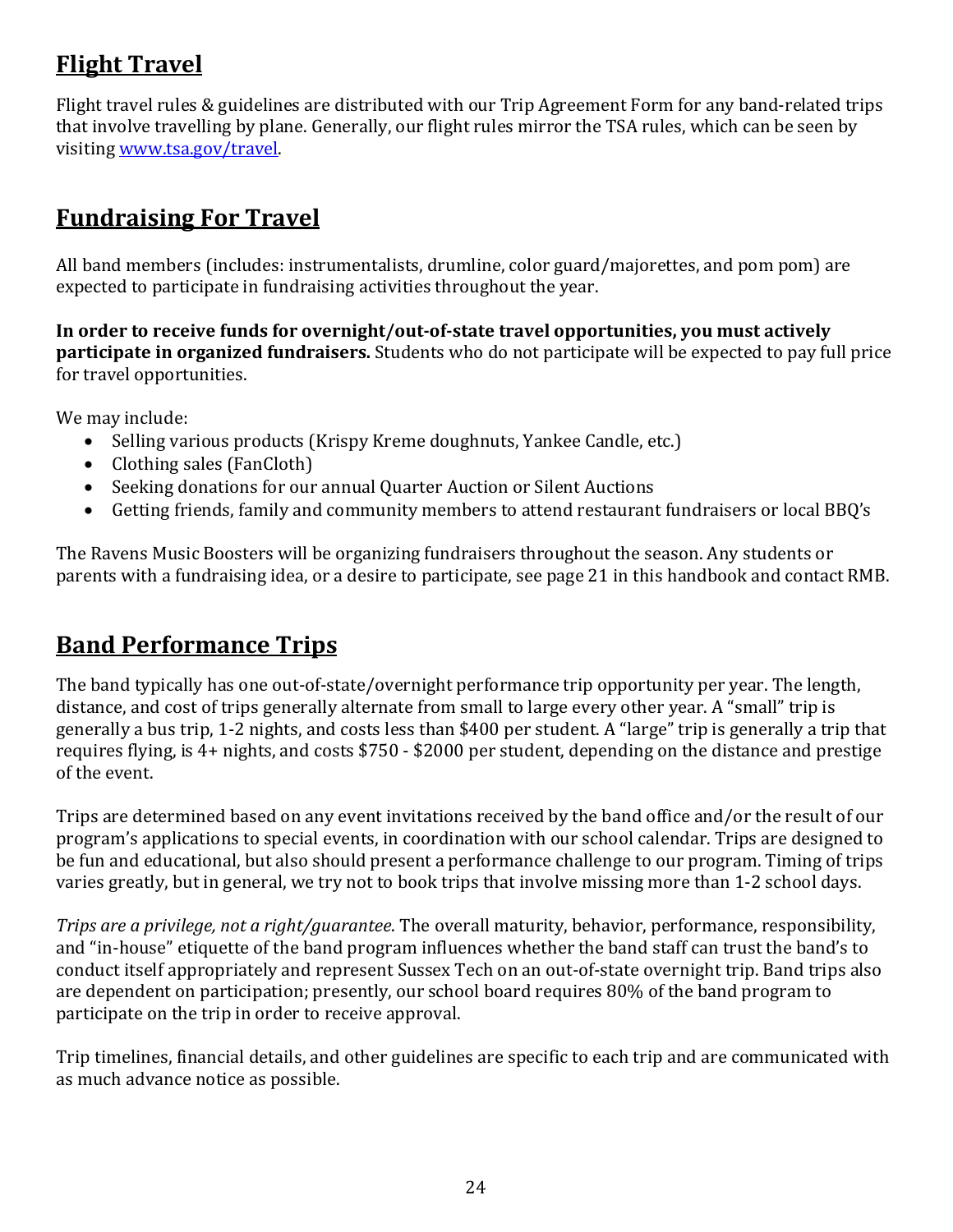# **Parent Responsibilities/Boosters**

Unlike athletics, or other high school organizations, band programs require a higher degree of parent involvement. With only one full-time faculty member and four part-time assistants who must oversee the supervision, uniforms, and the instruments/equipment for 150 students (not to mention instruction for performances), we need parents to help things function smoothly. Band parents also help support travel opportunities for our program by organizing and supervising fundraising activities.

#### **The Ravens Music Boosters**

The Ravens Music Boosters, Inc. (RMB, Inc.) is a 501I(3) not-for-profit organization dedicated to the support of the band program at Sussex Technical High School. Any parent or legal guardian of a student in the Sussex Tech band program is automatically granted entitled to voting privileges within RMB, Inc.

RMB meets during the second week of every month at 6:30pm – they will meet on Monday or Tuesday depending which day rehearsal falls that week. **All meeting dates are on the calendar on Charms.** Parents are expected to attend as many meetings as they are able. Students are allowed to attend, but they do not have voting privileges. RMB meetings are a great opportunity to speak with the band director, make connections with other band parents, ask questions, and voice concerns. At monthly meetings, the boosters make many big decisions that impact the program and its members.

*When possible, meetings are live streamed on the band website on the "Parents" page.* 

## **District Office Requirements To Chaperone/Volunteer**

By law, any adult\* who interacts with our students while at a Sussex Tech Band function (on or off campus) must have a volunteer packet on file with the Sussex Tech District Office. This includes any parents who wish to be a chaperone on bus trips, supervise students after-school, or assist with rehearsals. The packet includes a background check (fingerprinting). *Please note: effective this school year,* STHS will no longer reimburse the \$20 cost for the background check.

*\*It does not matter if you have a packet on file with another school district, your employer, or if you are active law enforcement or military – Sussex Tech requires fresh documentation for every volunteer.* 

#### **RMB Executive Board Members & Contact Info**

Main contact email: ravensmusicboosters@gmail.com

President  $(2^{nd} \&$  final year of term) Michelle Miller - president@ravensmusicboosters.com

Vice President Melissa Abbott  $(2<sup>nd</sup>$  & final year of term)

Treasurer  $(1^{st}$  year of two-year term) Larry Rohlfing

Secretary  $(1^{st}$  year of two-year term) Tina Morroni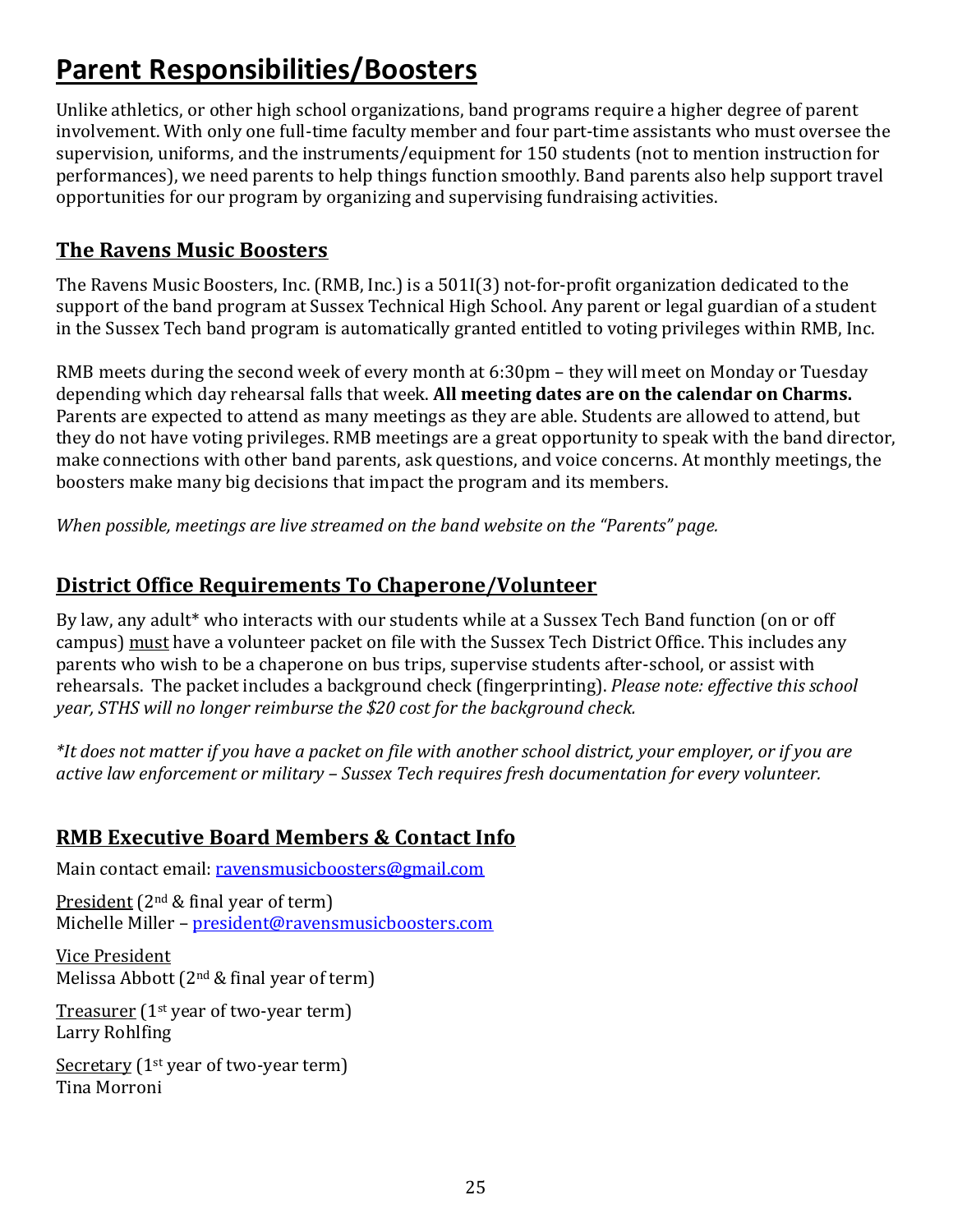# **Band Classes**

## **Schedule**

Grade  $10-12$ : Period 1 (8:30 – 10:00); Grade 9: Period 7 (1:45 – 3:15)

During the school day, we will start rehearsing <u>five minutes</u> after the official start of class (8:35 AM for Period 1; 1:50 PM for Period 7). Those five minutes should be more than enough time to take care of rehearsal preparations and personal business. *Students must still be in the room by the official start time!* 

By the start of rehearsal, students are expected to:

- 1. Be seated in assigned seats, with instruments assembled and empty cases put away in lockers, and have already started warming up properly.
- 2. Put music in rehearsal order on the stand (order will always be displayed on the board)
- 3. Have pencils out on the stand to mark music (there will be random checks)
- 4. Take care of purchases (reeds, valve oil, etc.) and request any missing music, make-up work, or forms.
- 5. Turn in any due forms or fundraising money in a sealed envelope marked with your name, the amount, and which fundraiser the money goes toward. It will not be accepted otherwise.

## **Class Grading Policy**

Teachers must evaluate students based on industry skills/knowledge, and national/state standards. All teachers are expected to have a minimum of nine grades per quarter with a minimum of three summative grades and six formative grades. Grades will be updated on the 2<sup>nd</sup> Monday of each month in eSchool. Interim Progress Reports will be issued online in 2018-2019 – they will not be sent home in paper form. Only report cards will be printed. Report cards will not be distributed to students on the debt list.

#### Grade Categories

Each teacher's grading policy must consist of two major categories: **Summative** and **Formative**. Teachers must give a minimum of three grades in the summative category per marking period. Grades within each category will have a consistent score range. For example, all summative grades could be counted closely to a 100 pt. scale (e.g. 100pts, 85pts, 95pts) to ensure that no one grade weighs significantly more than another within the category. Please refer to the following table:

| <b>Potential Band Class Assessments - By Category</b> |                                          |  |
|-------------------------------------------------------|------------------------------------------|--|
| Summative - 65% of total grade                        | Formative - 35% of total grade           |  |
| <b>Written Assessments</b>                            | <b>Homework Assignments</b>              |  |
| Winter/Spring Concerts; Other Performances            | Playing Evaluations (during rehearsal)   |  |
| <b>Tests or Quizzes</b>                               | <b>Ensemble Participation</b>            |  |
| Projects                                              | Class Warm-Up/Anticipatory Work          |  |
| Essays                                                | Rehearsal Music Preparation              |  |
| Away Football Game Marching Performances              | Home Football Game Marching Performances |  |
| Playing Evaluations (individual)                      | Parade Performances                      |  |
| <b>Concert Reflections</b>                            | Marking Period Lesson Time Requirement   |  |

*Rubrics* will be distributed for each assignment during class time.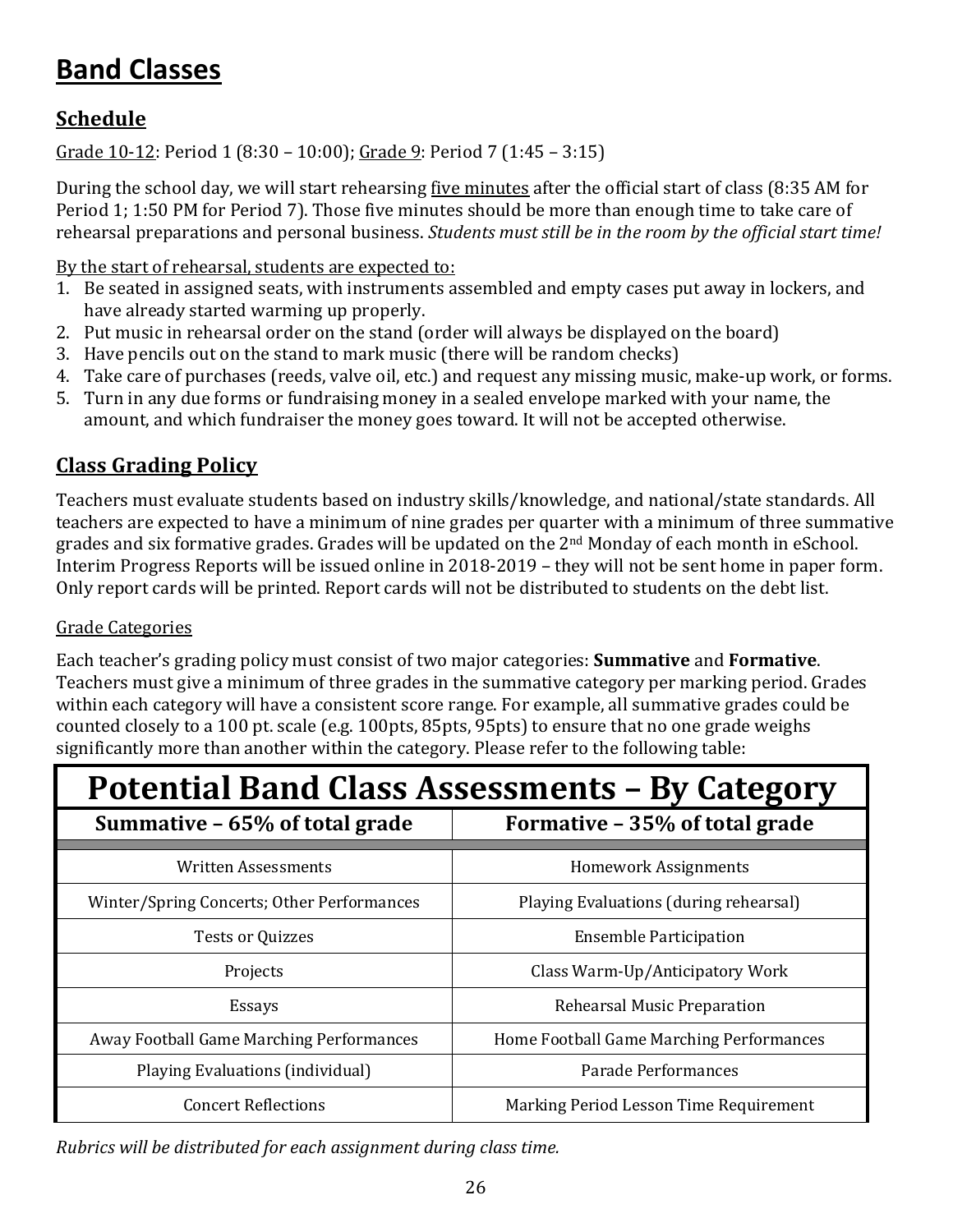#### **Grade Reporting**

No grade will count for 25% or more of the final marking period grade. No 1<sup>st</sup>, 2<sup>nd</sup>, or 3<sup>rd</sup> marking period grade may be lower than a 55%. All "I's" (incompletes) must be recalculated into a numeric grade within 10 school days of the report card issue date.

#### **Extra-Curricular Grading Policy**

A commitment to the band program is an academic commitment. This includes extra-curricular rehearsals, and all marching band and concert band performances. All required rehearsals and performances, regardless of time, are graded. As long as students our attendance/excusal policy is followed as it is outlined in this agenda (see pages 9-12) in regard to communication and turning in Excused Absence Request Forms in a timely manner, excused absences will never be held negatively against a student's grade.

## **Marking Period Lesson Assignment**

Individual lesson time is critical for musicians to be successful. At Sussex Tech, we do not have built-in time during the school day for individual lessons for every band student, as many high school band programs do. Individual time and attention helps to correct and refine a student's technique, identifies individual tendencies, provides time for help with music, and helps students develop good practice habits.

Each marking period, band class students must schedule individual lesson time with Mr. Kenney twice per marking period for at least 20 minutes. Students who are also enrolled in the Instrumental Emphasis class are exempt from this assignment. If a student is taking private lessons, a note indicating the dates and times of their private lessons with a signature from their teacher will be an acceptable substitute.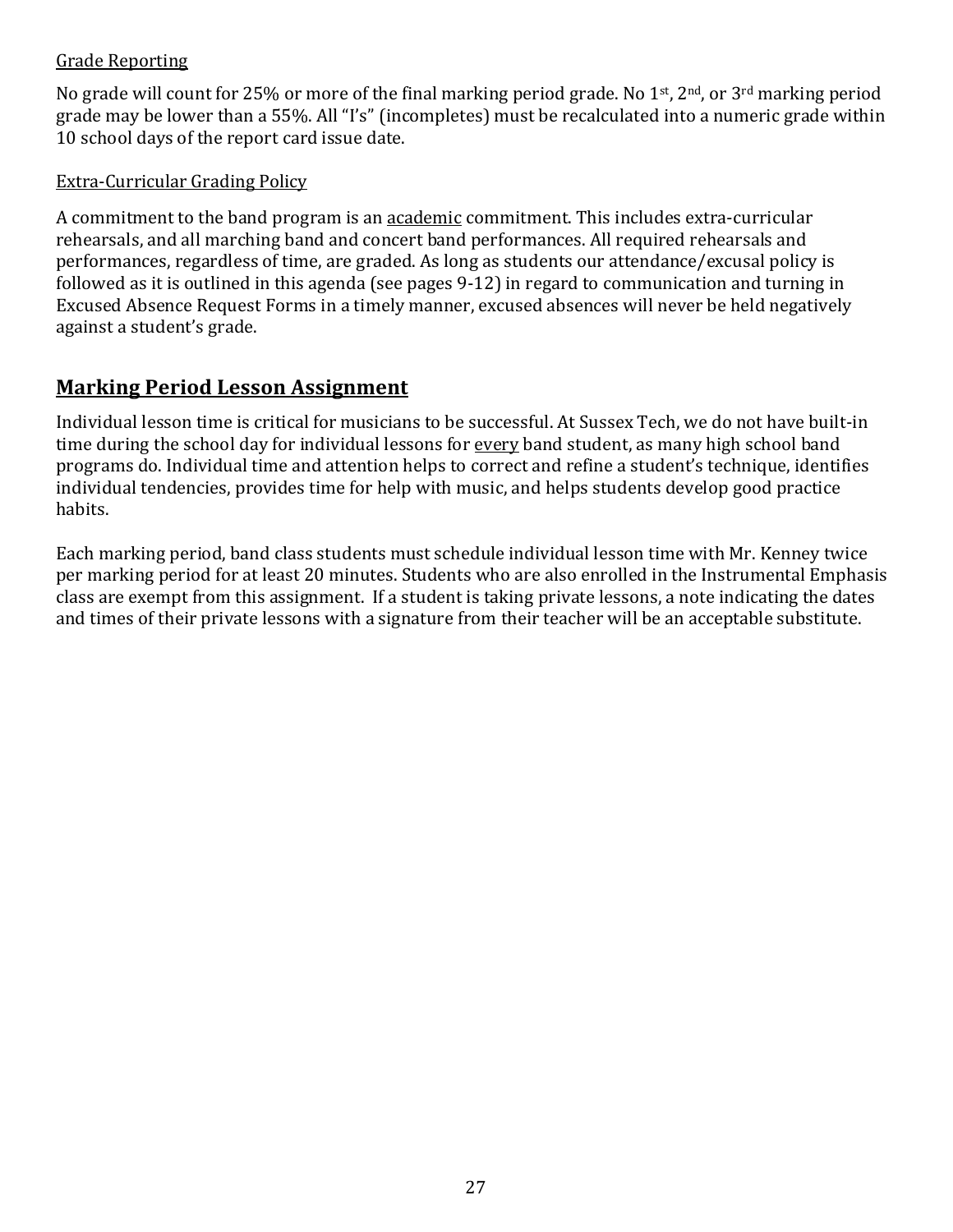# **Drumline, Color Guard, Majorettes, Pom Pom**

This section contains more specific guidelines and policies for other sub-units within our band program. Drumline, Color Guard, and Pom Pom members are considered equal members of the band program. They are expected to observe all of the other policies outlined in this student agenda related to behavior, attendance, uniforms, travel, etc.

## **Drumline/Percussionists**

Drumline members have more music/material to learn and memorize than any other section in the band, and they are the most complex section from an equipment standpoint. Because of this, they are held to a higher standard of performance, organization, and responsibility.

**Drumline Expectations (Marching Season)** 

- 1. Sticks must be labeled with names. Sticks are expected to remain with students at all times.
- 2. Drum cases must be *racked* at all times, even when empty.
- 3. Members may play only their assigned instrument, unless given permission by a staff member.
- 4. Snares, quints, and bass drummers are responsible for learning correct drumhead tuning methods, and ensuring their heads are tuned properly for each rehearsal and performance.
- 5. Drummers must inspect their equipment daily and report any maintenance issues that require repair to the band staff immediately.
- 6. All drumline members must assist with loading/unloading the truck (*first in, last off*).

Percussionist Expectations (Concert Season)

- 1. All drumline members are expected to participate in concert band as percussionists. Members will perform on a variety of instruments (as assigned), which may require learning new techniques and/or approaches to rhythm.
- 2. Drumline members will also participate in a separate percussion ensemble, which will rehearse during band class periods *and* after-school combined rehearsals.
- 3. Percussion instruments must be set up for the entire rehearsal by the end of wind warm-ups.
- 4. Timpani and mallet percussion instruments must be covered when not in use. All schoolowned sticks and mallets are to be kept in the percussion cabinet when not being used.

Non-drumline members may not play on drums or mallet instruments at any time without **permission from band staff. This includes practice drums. Drumline/Percussion members** are expected to help enforce this rule when in the band room.

## **Color Guard**

These policies/procedures apply *in addition* to the Raven Nation Marching Band Student Agenda.

#### **Dress Code**

- 1. Appropriate clothing and footwear must be worn at all practices (i.e. comfortable weatherappropriate clothing that you will be able to move in, and sneakers).
- 2. Hats, sunglasses, and other weather applicable safety items are allowed during outdoor practices as long as they do not impede your ability to perform the work of the routine.
- 3. No jeans or flip-flips are allowed at any time. You will not be allowed to practice. Repeat offenders will face disciplinary action.
- 4. Hair must be pulled back and out of your face for all practices and performances. This is not only for safety purposes, but also your ability to perform routines without obstruction.
- 5. Hair and makeup for performances will be addressed during band camp.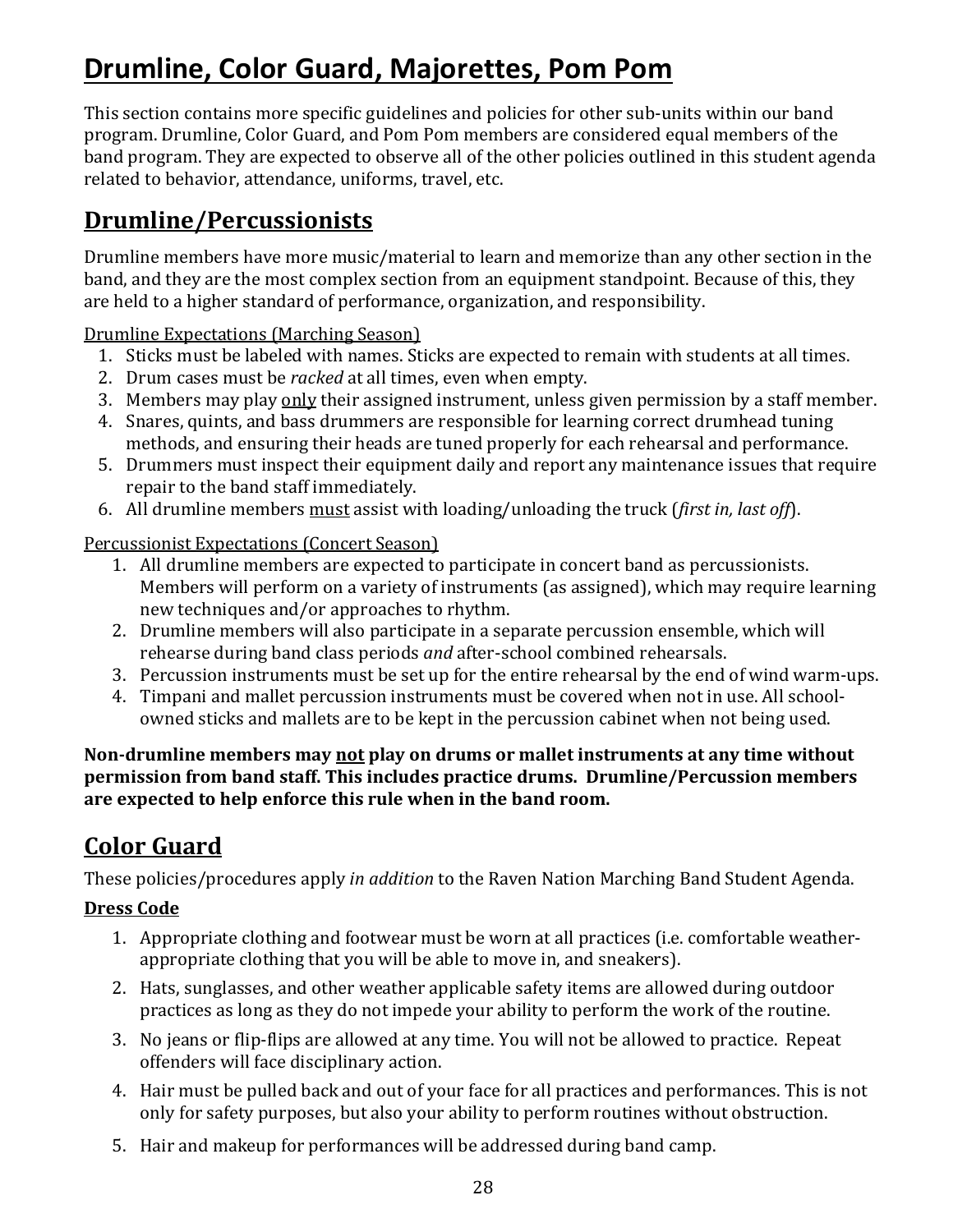#### **Practices/Rehearsals**

- 1. Before practice begins, individuals are expected to be dressed appropriately, stretched fully, and have equipment in-hand.
- 2. There will be a team stretch and warm up at the beginning of each practice, led by either the coach and/or captain(s).
- 3. During rehearsal, members are expected to actively participate to the best of their ability.
- 4. Questions are welcomed in regard to the work/movements that way everyone understands and is executing them correctly. Arrangements can be made for those who need extra help.
- 5. At the end of each rehearsal, everyone is expected to help clean up the rehearsal space and return equipment to its appropriate storage area, although, members are encouraged to equipment home for additional practice.
	- a. Equipment must be signed out and approved by the Coach and/or band director in order to be taken home.
- 6. Practice is expected to occur between every rehearsal.

#### **Audition Requirements**

Flag equipment basics, dance/movement basics, and a short routine, which will be taught during mini-camp and audition day. No prior preparation is necessary, but learning basics is beneficial.

#### **Band Camp**

- 1. Required Items:
	- a. Water or sports drinks. Band Camp will be hot and humid. Hydration is key. SODA WILL NOT BE ALLOWED DURING PRACTICES.
	- b. Appropriate clothing (as outlined in the dress code section). Bring extra clothing for comfort, including socks, in case of inclement weather/sweating.
	- c. Lunch/snacks. There will be frequent breaks for hydration and snacks. Food will help you maintain your energy for all-day activity.
	- d. Sunscreen! We will be outside a lot. Sunburn will impede your ability to participate due to pain and lack of flexibility.
- 2. Members must be on time, stretched, and ready to go. "To be early is to be on time, to be on time is to be late." – we will be starting on time!
- 3. Daily Schedule (subject to change):
	- a. 9:00 AM 12:00 PM: Equipment Rehearsal
	- b. 12:00 PM 12:30 PM: Lunch
	- c. 12:30 PM 3:00 PM: Marching/Drill Rehearsal

#### **Games/Performances**

- 1. Each member is responsible for their uniform, and its care. All pieces must be worn the entirety of the game/performance.
- 2. Members must be fully dressed at call time (hair/makeup included). NO EXCUSES! You will be given appropriate time  $-$  use it wisely.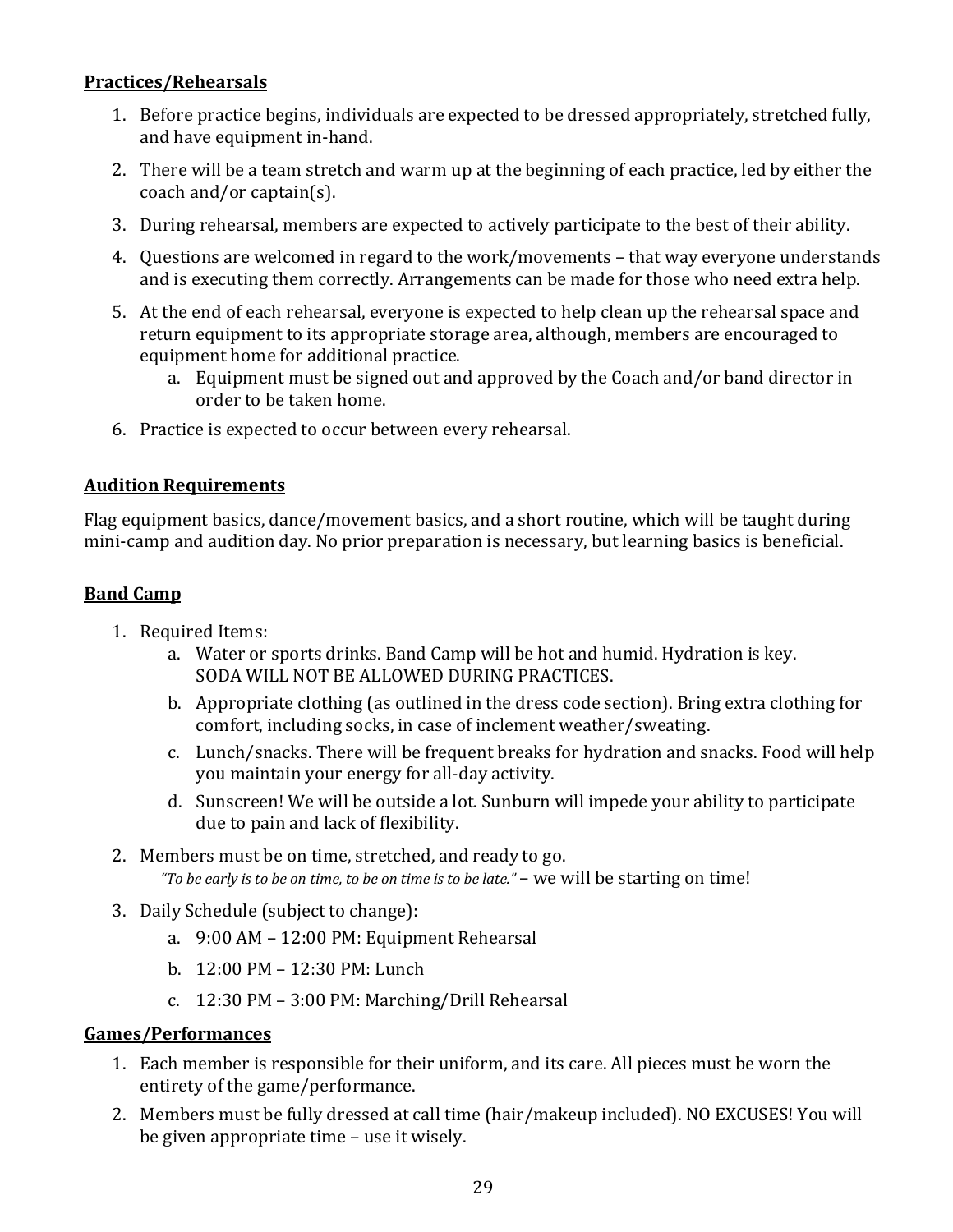- 3. If any member wishes to take their blankets, jackets, or other colder weather items into the stadium prior to line up, it must be placed in the appropriate bag and labeled with their name/initials. Parents will be able to give students cold weather items once the band is settled into the stands.
- 4. If a member chooses to take their cell phone or money into the stadium to use during third quarter break, it must be in a labeled plastic Ziploc bag and given to the coach or designated band parent. The student takes their phone and money in at their own risk.
- 5. At the start of the second quarter (during home games), the unit will leave the stands for warm-ups/run-throughs.
	- a. At this time, each member will gather their equipment and enter the block formation.
	- b. The unit will go through the performance group stretch and equipment warm up.
	- c. The unit will run through the show/routines and working on sections if needed.
- 6. During line-up, each member will gather their equipment and head to their spots.
- 7. After the performance, remember to gather all equipment.
- 8. Each member is responsible for returning equipment to the storage area before leaving for third quarter break.
- 9. Members must return to the stands at the designated time. Returning late will result in cleanup responsibilities after the performance.
- 10. At the end of the performance/game, each member is expected to return all equipment to the storage area and help clean up.
- 11. No members may leave until Mr. Kenney posts the sign-out sheet outside Room 690.

#### **Color Guard Staff - Contact Information**

- **Jennifer Toggart, Colorguard Coach** Email: *j.toggart@gmail.com*
- **Jackie Toggart, Majorette Coach** Email: jackelyn.toggart@gmail.com

## **Pom Pom**

Pom Pom squad members will follow the expectations, performance guidelines, and attendance policies designated by the coach, once appointed. An agenda will be distributed to members at the start of band camp in August.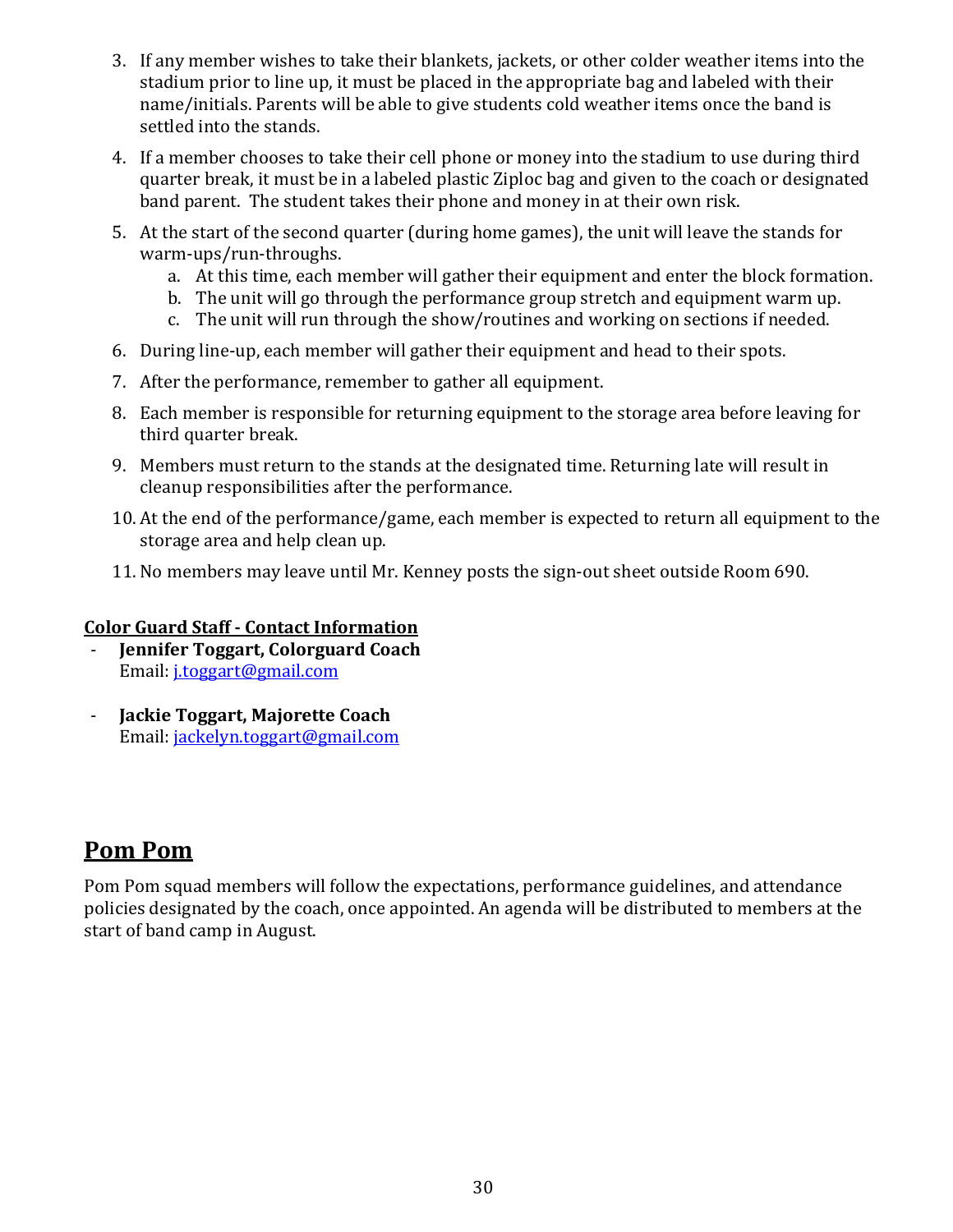# **Additional Opportunities**

**Sussex County Honor Band** 

DMEA All-State Band

**NAfME All-National Band** 

West Virginia University Invitational Honor Bands

Macy's Great American Marching Band

DFRC Blue-Gold Band

US Army All-American Marching Band

**American Music Abroad** 

Honors Performance Series at Carnegie Hall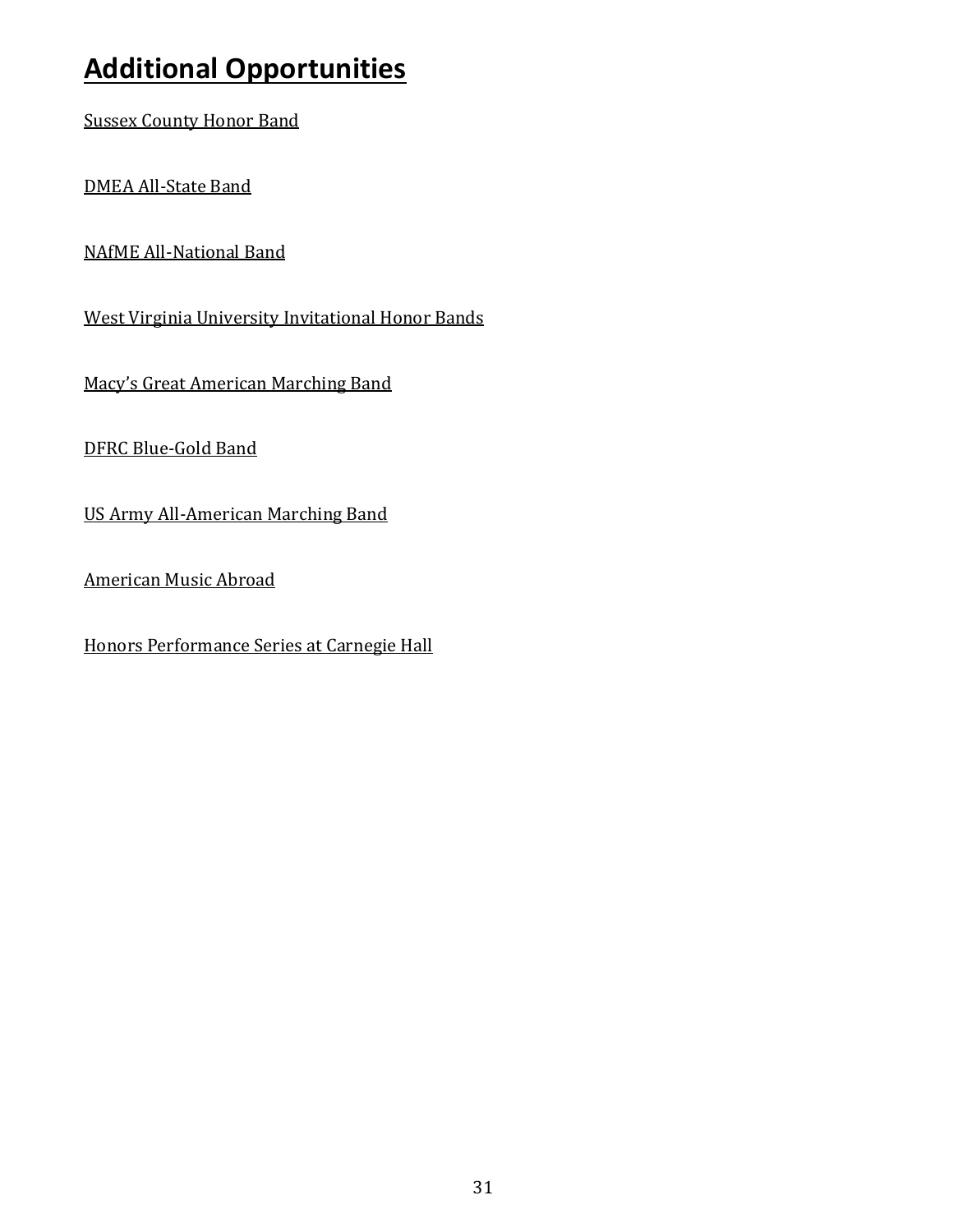# **Contact Information**

*\*NEVER contact band staff on their personal email addresses or phone numbers\**

#### **Band Director**

Mr. Ian Kenney \*ian.kenney@sussexvt.k12.de.us ß *NOTE SPELLING: "IAN.KENNY" EMAILS WILL NOT BE RECEIVED* Office: (302)-856-0961; Ext. 1424

*\*Mr. Kenney strongly prefers email contact due to the lack of dedicated office time to return calls.* 

#### **Administrative Assistant**

Grace Batten \*\*Grace.Batten@sussexvt.k12.de.us

*\*\*Please copy G. Batten on all emails to Mr. Kenney*

**Drumline Instructor** Damian Bluto damianbluto@yahoo.com

#### **Color Guard Coach** Jennifer Toggart j.toggart@gmail.com

**Majorette Coach** Jackie Toggart jackelyn.toggart@gmail.com

**Pom Pom Coach TRD** 

# **FAQ's**

These are direct answers to the most frequently asked questions regarding the band program.

#### 1. "What is the band director's contact information?"

*The band director can be contacted via email at ian.kenney@sussexvt.k12.de.us His office phone number is: (302) 856-0961 ext. 1424.* 

• *Mr. Kenney strongly prefers email contact due to the lack of dedicated office time to return calls.* 

#### 2. "A family friend is on the waiting list at Sussex Tech, can they still participate during this summer until they're accepted?"

*Students* who are not "formally" accepted to Sussex Tech are not allowed to participate until they are officially accepted. We allow students who are accepted late to still participate but keep in *mind* that all of our show and music is learned during summer band camp.

#### **3.** "Is there an audition to be in the band?"

The only members that must have a formal audition are those seeking membership in: drumline, *Color Guard, Pom Pom Dance Squad, and majorettes.*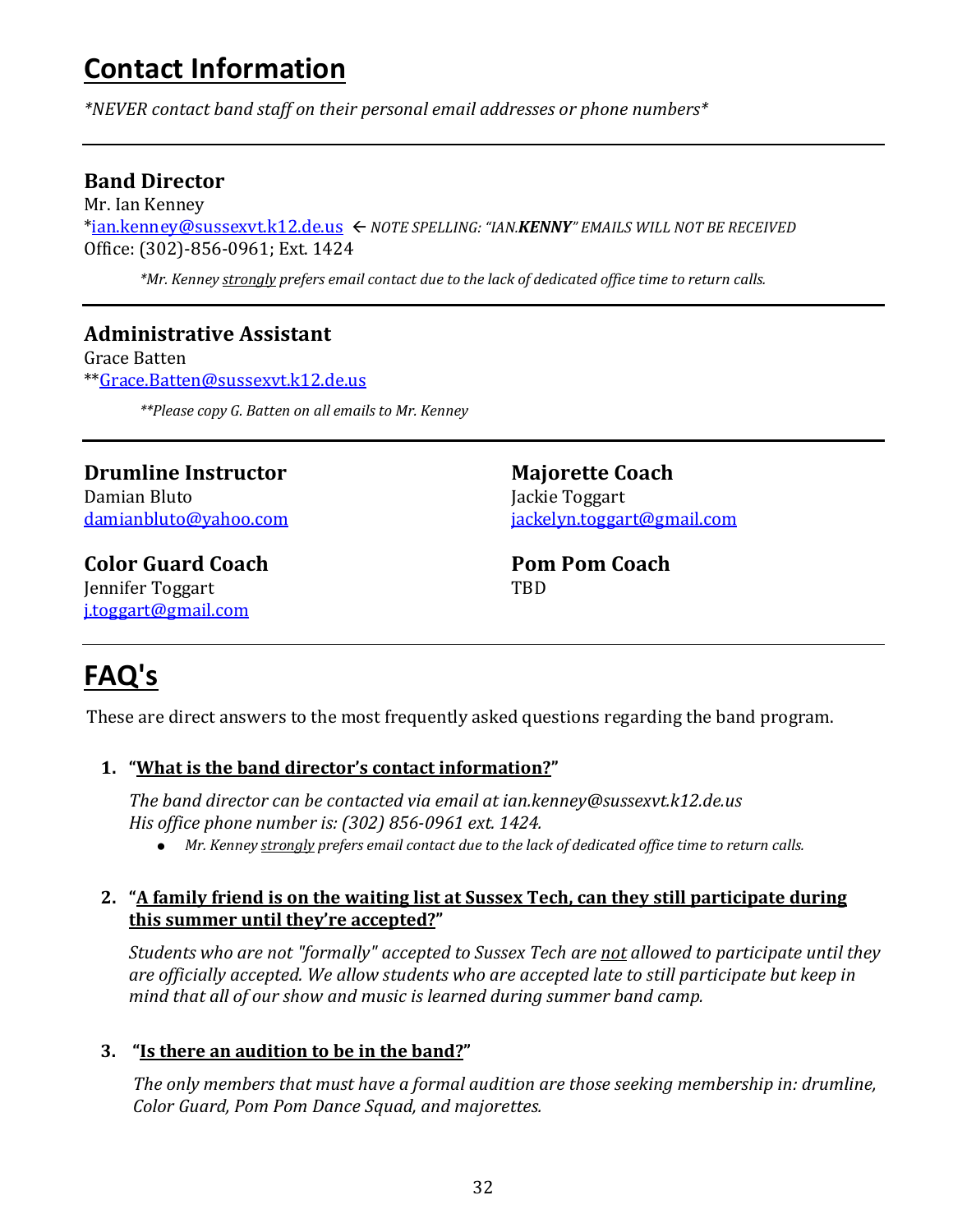#### **4.** "Can a student participate in both Marching Band and a Sport at Sussex Tech?"

*Practice/game schedules for Varsity-level sports are not compatible with the time commitment* required for our band, and therefore, it is not permitted for a band member to participate in a Varsity-level sport and marching band. Beyond Varsity-level, it depends which sport the student is participating in. In 2018-19, most students in *JV*/Freshman squads will be shadowed or double*cast for our halftime show to ensure that there will not be empty spots in our formations. While* we are willing to accept almost everyone, there is no guarantee that athletes will be adequately *prepared to perform in our Friday night halftime show. Frequent absentees may actually affect* the performance of other students who grow accustomed to performing with those spots missing.

#### *Peach Bowl participants & athletics:*

Due to the time required to fully prepare for our performance trip to the Peach Bowl this *December, it is highly recommended that band students opt to participate in a spring sport instead of a fall or winter sport.* 

*Impact of athletics on band leadership & future prospects:* 

It is possible to participate in a sport and marching band; however, the conflicting schedules significantly *impact a student's ability to eventually hold a leadership position, or move up in rank with the program.* 

#### **5.** "How much time will need to be committed to this program?"

*The full marching band rehearses from 3:25 - 5:45 PM twice per week after-school during the* school year. Our rehearsal schedule plan is changing for the 2018-19 school year. We will *rehearse on either Monday or Tuesday* (whichever day is *EVEN* school day - band classes *already occur on ODD days) for Rehearsal #1, and every Thursday for Rehearsal #2.*

The "S.T. X-Press" Drumline has an additional required rehearsal every Wednesday after-school *from* 3:25 PM to 5:45 PM. The Pom Squad, Majorettes, and Color Guard will practice at their *coaches' discretion.*

After-school rehearsals are reduced in frequency in late October/early November to allow students time to focus on academics (around the end of Marking Period 1); **however**, due to the *Peach Bowl trip this year, all band members should plan to rehearse <u>two to three times per</u> week from mid-November through Winter Break.*

*The marching band performs at every home <u>and</u> away Sussex Tech varsity football game (10 consecutive Fridays starting September 7, 2018). Games can also occasionally occur on* Saturdays, or be moved to Saturdays due to inclement weather. Outside of Friday night football games, we are anticipating that the marching band will participate in two parades in October, *two parades in November, and four parades in December. Occasionally, other unique performance opportunities will arise, even into the spring semester.* 

*Consistent attendance is required in order to help maintain the level of excellence that is* expected out of this program. In order to prevent wasted time at rehearsals it is EXPECTED for students to fully commit to August band camp and all of the after school rehearsals in the fall.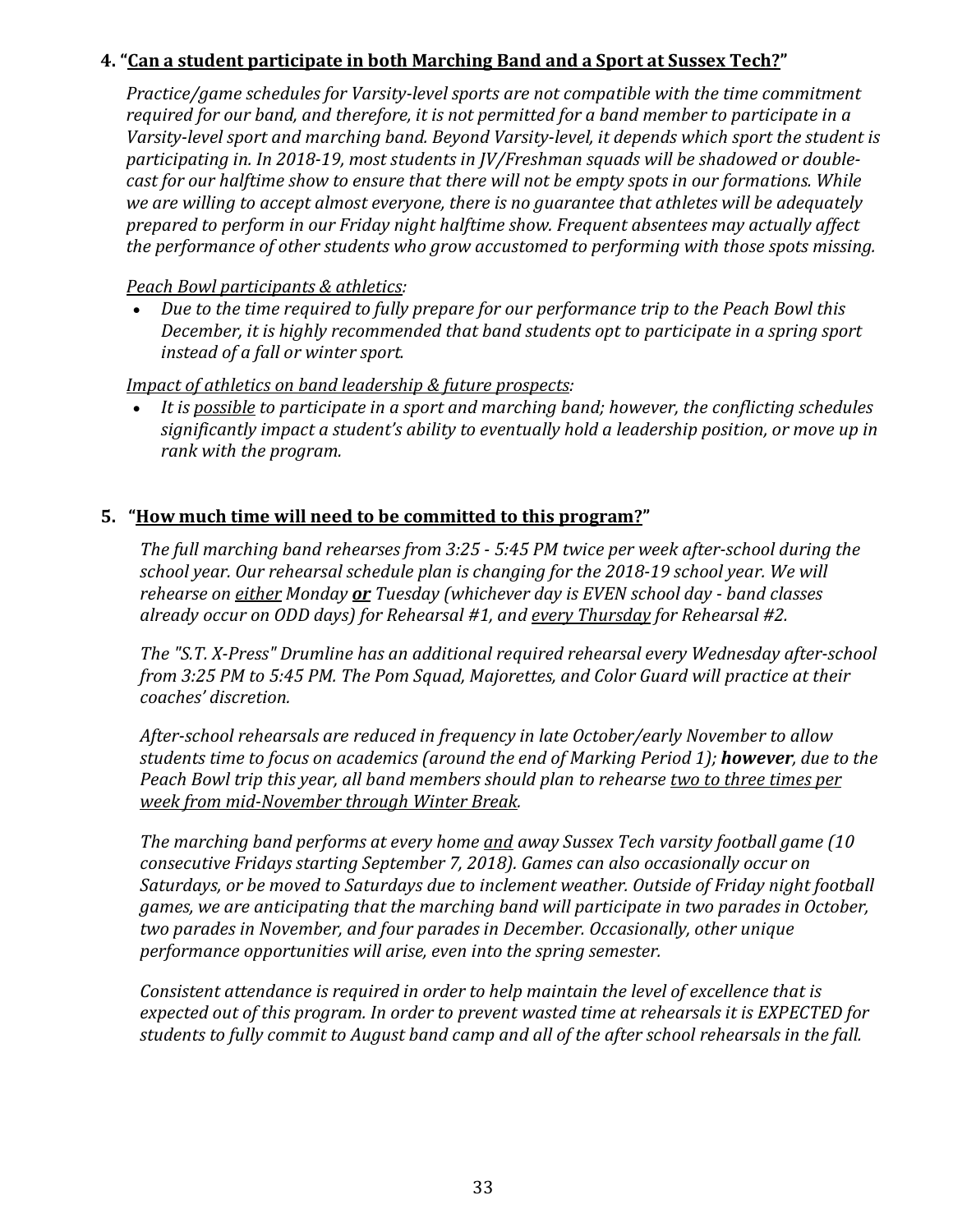#### **6.** Are instruments and equipment provided?

Unfortunately, we may not have everything due to budget and supply/demand, but we do have a wide range of instruments and accessories in our inventory. Some of the instruments that we provide are tubas/sousaphones, bari sax, tenor sax, and drums.

#### **7.** Are there financial obligations?

Yes, there are financial obligations. Below is a quick breakdown of what is provided and what needs to be purchased.

- Provided:
	- Band uniform jacket and pants (fitted to student)
	- Uniform accessories (cape, hat, shoulder nests, and spats)
- Not Provided:
	- Polo Shirt (Approx. \$35)
	- White Sussex Tech Band Uniform T-Shirt (Approx. \$10)
	- Section T-Shirts (Approx. \$10 not required, but encouraged)
	- Marching Shoes (\$36.00)
	- Gloves (Approx.  $$3$  for thin nylon;  $$16$  for leather w/fingertip cut)
	- Consumable Instrument Accessories (reeds, ligatures, oil \$\$ varies)
	- Black socks for marching uniform

#### **8.** "What do you wear underneath your uniforms?"

Under the band uniform we like for you to first and foremost have on something other than your undergarments. On a more serious note, we ask that the students dress accordingly to whatever the weather is going to be at the performance. In the beginning of the season we recommend that some type of athletic short be wore underneath of the pants and the band shirt to be worn underneath of the jacket (especially if we allow the band to take off their jackets). As the season goes on, we want you to be warm and under the jacket you can where anything as long as it is a school color (white, black, or grey) shirt or hoodie. Also, as it gets cold, we do allow students to wear school color knitted hats in the stands and during parades.

\*\*Items that are not school colors or approved accessories will be asked to be removed\*\*

#### **9.** "How often do uniforms need to be dry cleaned?"

At the end of each year, all of the uniforms are turned in and sent to the cleaners. If you feel that your uniform is dirty midway through the season, please feel free to get it cleaned at your own expense.

#### **10.** "Am I allowed to drop off and/or pick up my child from football games, parades, etc.?"

- Yes, you are allowed to drop off and/or pick up your child as long as you have filled out a parent pickup form which is located under the parent section on the band website. The band website is www.sussextechband.com
- The form must be submitted 24 hours before a performance. If you ever run into a problem when filling out the drop-off/pick-up form, please notify either Mr. Kenney (ian.kenney@sussexvt.k12.de.us) or Ms. G. Batten (grace.batten@sussexvt.k12.de.us).
- IMPORTANT: your student must be signed out at the buses with a parent chaperone before he/she is permitted to leave a performance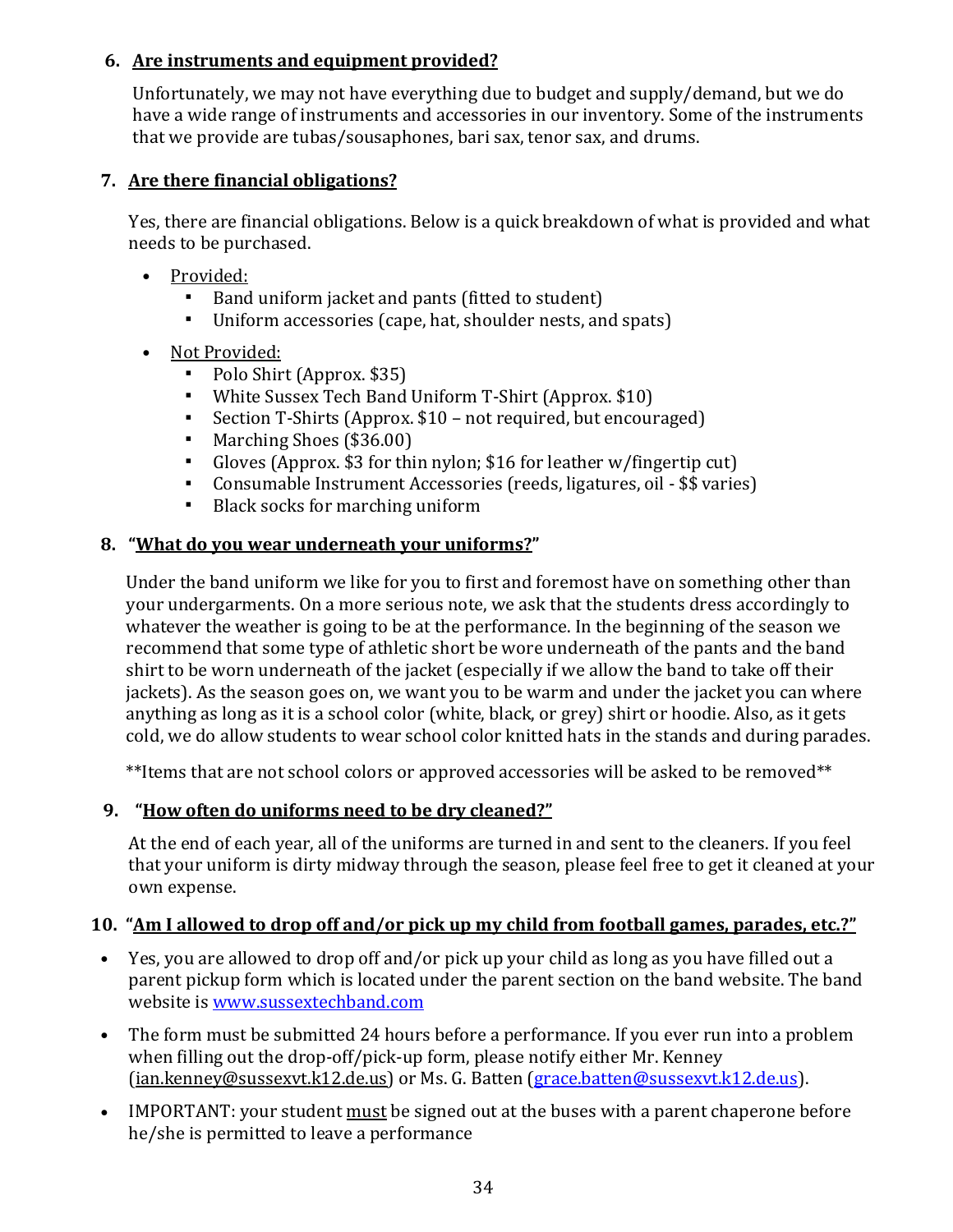#### **11.** Is my grade affected if I miss a rehearsal or performance?

If you are in the band class, yes, your grade will be affected if you miss a rehearsal or performance, unless the absence is approved beforehand or the band director is notified as soon as possible via email, and an Excused Absence Request Form is submitted.

#### **12.** How can I be excused from a rehearsal or a performance?

The band staff understands that everyone comes from different backgrounds with a variety of obligations. With that being said, we understand that emergencies do happen, and we also respect all religions and their respective holidays. We ask that excused absence request forms be submitted 48 HOURS PRIOR to the event that will be missed.

It is at the discretion of the band director to determine if the absence will be excused or not.

#### **13.** As a parent, how can I help out with the band at games and during parades?

We welcome all parents to help out and assist the band staff in anyway possible. Due to district guidelines, there are certain protocols that must be followed.

- If you intend on chaperoning over night trips and riding on the bus to performances, you **MUST** fill out a volunteer packet. *(Completed volunteer packets must be turned in to Grace Batten.* Once she has received the packet with all components completed, you will be able to *chaperone overnight trips and ride the buses to performances.)*
- If you don't intend on what is stated above, you can still participate with the booster table, 50/50, passing out water at the football games and parades and assisting with serving dinner at home games.

Parents who wish to assist should attend monthly Ravens Music Boosters meetings, or contact the boosters at ravensmusicboosters@gmail.com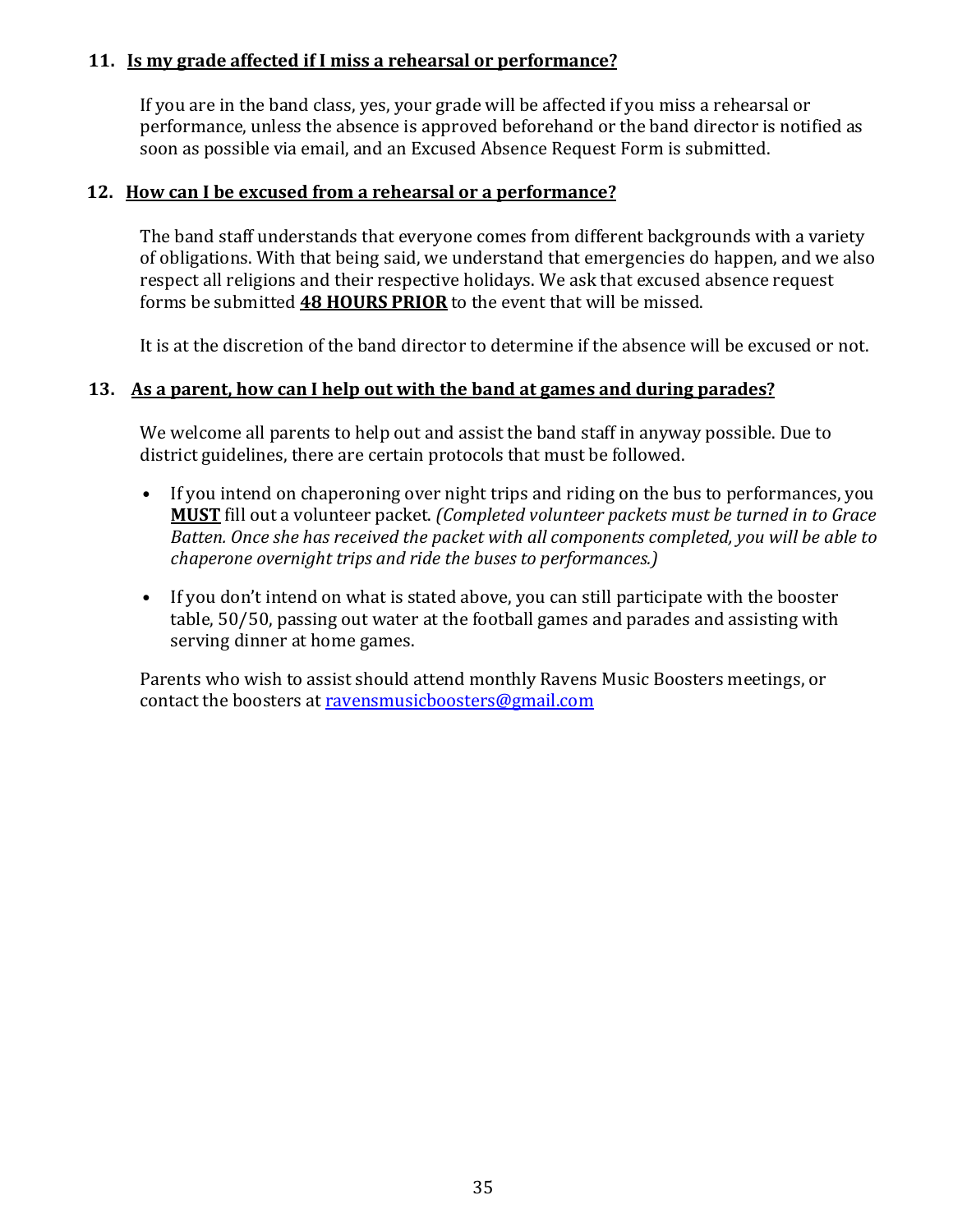# **Reference Sheet**

Feel free to detach this page and display it in a visible location for future reference.

# **COMMON LOCATIONS**

| <b>Where do I find?</b>                | <b>Location</b>                                                                                   |
|----------------------------------------|---------------------------------------------------------------------------------------------------|
| Parent Pick-up/Drop-Off Form           | www.sussextechband.com > Parents > Pickup Form                                                    |
| Excused Absence Form                   | Charms: www.charmsoffice.com > Log In > School<br>Code: "SussexTechnical" > Handouts/Files        |
| <b>Schedule of Events</b>              | Charms: www.charmsoffice.com > Log In > School<br>Code: "SussexTechnical" > PW (yours) > Calendar |
| <b>Emails &amp; Recent News</b>        | Charms                                                                                            |
| Marching Band Music Library/Recordings | www.sussextechband.com > Students > Member's Area                                                 |

# **PAYMENT SHEET**

| <b>What am I paying for?</b>                                                                        | <b>Who do I pay?</b> (unless directed otherwise) |
|-----------------------------------------------------------------------------------------------------|--------------------------------------------------|
| Marching Shoes (\$36.00)                                                                            | <b>B&amp;B</b> Music                             |
| Instrument Repairs & Accessories (\$ varies)<br>(includes reeds, oil, ligatures, mouthpieces, etc.) | <b>B&amp;B</b> Music                             |
| Gloves (\$3 flash/\$16 talon)                                                                       | Sussex Technical High School                     |
| Food (\$ varies)                                                                                    | <b>Ravens Music Boosters</b>                     |
| Band T-Shirts (\$10)                                                                                | <b>Ravens Music Boosters</b>                     |
| All Fundraiser-Related Items (\$ varies)                                                            | <b>Ravens Music Boosters</b>                     |
| Trip Payments (\$ varies)                                                                           | Sussex Technical High School                     |